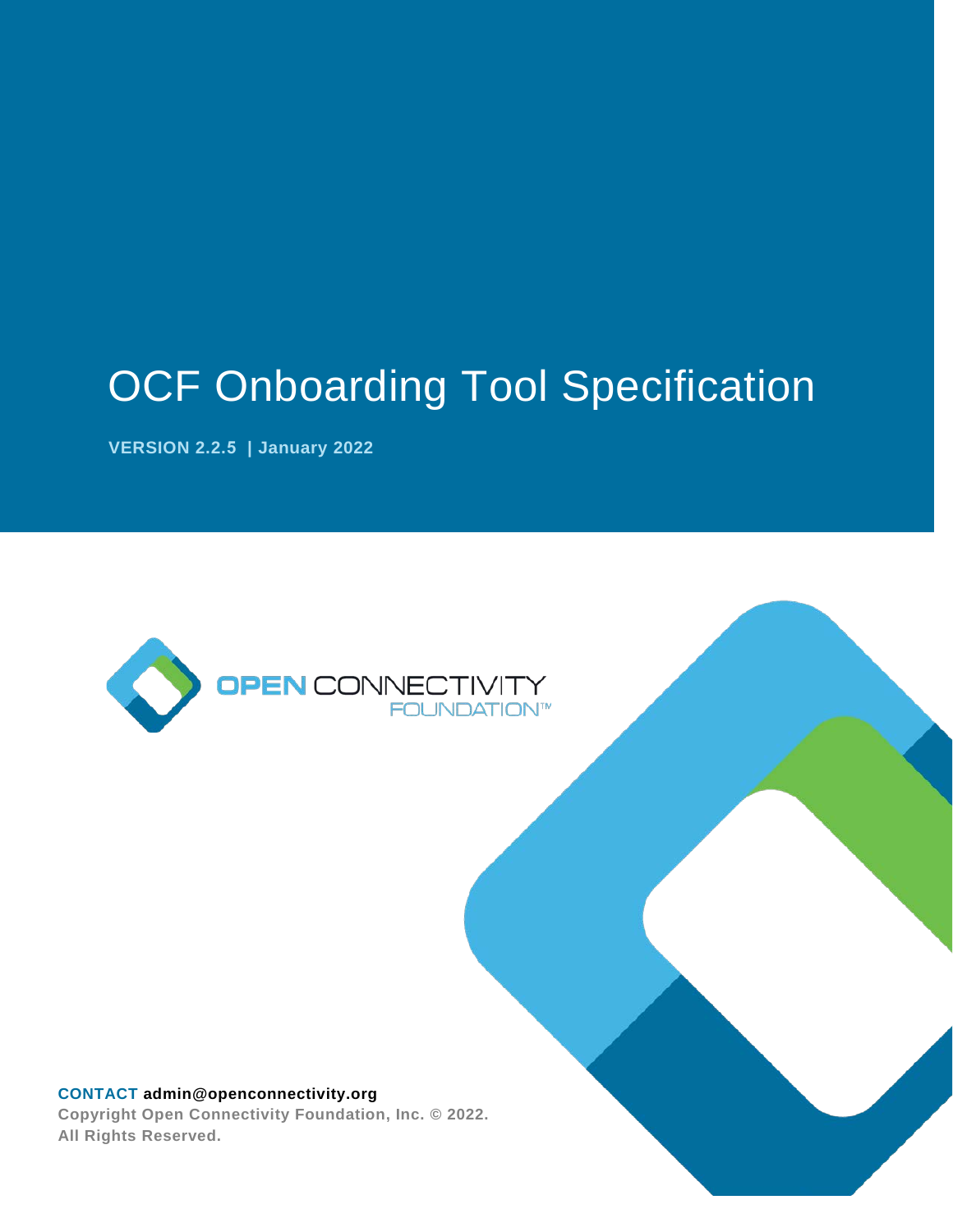# 2 LEGAL DISCLAIMER

 NOTHING CONTAINED IN THIS DOCUMENT SHALL BE DEEMED AS GRANTING YOU ANY KIND OF LICENSE IN ITS CONTENT, EITHER EXPRESSLY OR IMPLIEDLY, OR TO ANY INTELLECTUAL PROPERTY OWNED OR CONTROLLED BY ANY OF THE AUTHORS OR DEVELOPERS OF THIS DOCUMENT. THE INFORMATION CONTAINED HEREIN IS PROVIDED ON AN "AS IS" BASIS, AND TO THE MAXIMUM EXTENT PERMITTED BY APPLICABLE LAW, THE AUTHORS AND DEVELOPERS OF THIS SPECIFICATION HEREBY DISCLAIM ALL OTHER WARRANTIES AND CONDITIONS, EITHER EXPRESS OR IMPLIED, STATUTORY OR AT COMMON LAW, INCLUDING, BUT NOT LIMITED TO, IMPLIED WARRANTIES OF MERCHANTABILITY OR FITNESS FOR A PARTICULAR PURPOSE. OPEN INTERCONNECT CONSORTIUM, INC. FURTHER DISCLAIMS ANY AND ALL WARRANTIES OF NON-INFRINGEMENT, ACCURACY OR LACK OF VIRUSES.

 The OCF logo is a trademark of Open Connectivity Foundation, Inc. in the United States or other countries. \*Other names and brands may be claimed as the property of others.

Copyright © 2017-2022 Open Connectivity Foundation, Inc. All rights reserved.

Copying or other form of reproduction and/or distribution of these works are strictly prohibited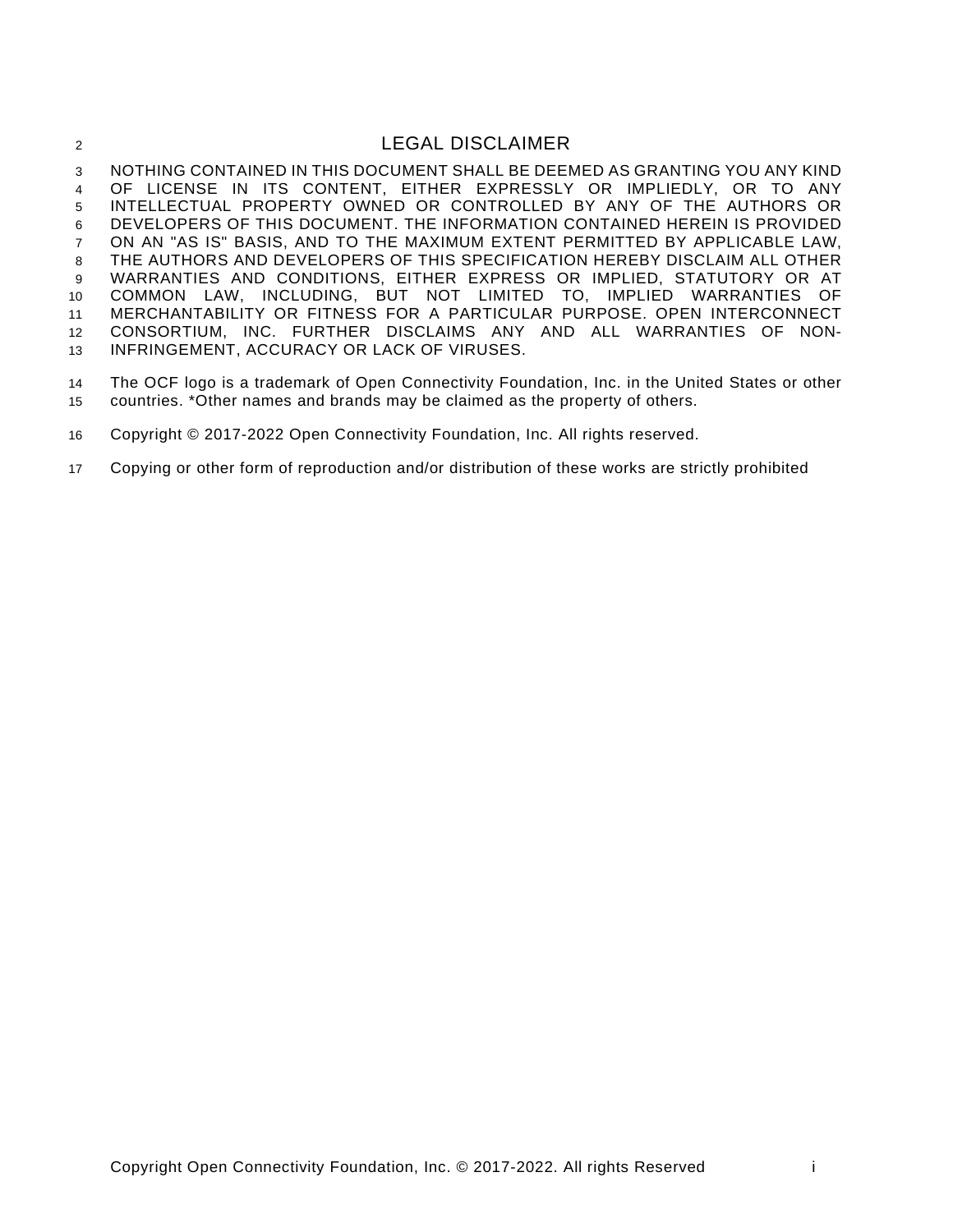| 18       |                | <b>CONTENTS</b> |                                                                             |  |  |  |
|----------|----------------|-----------------|-----------------------------------------------------------------------------|--|--|--|
| 19       |                |                 |                                                                             |  |  |  |
| 20       | 1              |                 |                                                                             |  |  |  |
| 21       | $\overline{2}$ |                 |                                                                             |  |  |  |
| 22       | 3              |                 |                                                                             |  |  |  |
| 23       |                | 3.1             |                                                                             |  |  |  |
| 24       |                | 3.2             |                                                                             |  |  |  |
| 25       | 4              |                 |                                                                             |  |  |  |
| 26       |                | 4.1             |                                                                             |  |  |  |
| 27       |                | 4.2             |                                                                             |  |  |  |
| 28       |                | 4.3             |                                                                             |  |  |  |
| 29       | 5              |                 |                                                                             |  |  |  |
| 30       |                | 5.1             |                                                                             |  |  |  |
| 31       |                | 5.2             |                                                                             |  |  |  |
| 32       |                | 5.3             |                                                                             |  |  |  |
| 33       |                | 5.3.1           |                                                                             |  |  |  |
| 34       |                | 5.3.2           |                                                                             |  |  |  |
| 35       |                | 5.3.3           | Security considerations regarding selecting an Ownership Transfer Method  8 |  |  |  |
| 36       |                | 5.4             |                                                                             |  |  |  |
| 37       |                | 5.5             |                                                                             |  |  |  |
| 38       | 6              |                 |                                                                             |  |  |  |
| 39       |                | 6.1             |                                                                             |  |  |  |
| 40       |                | 6.2             |                                                                             |  |  |  |
| 41<br>42 |                | 6.3             | Provisioning an OSCORE Security Context for End-to-End security of unicast  |  |  |  |
| 43       |                | 6.4             | Provisioning Clients and Servers in a Simple Secure Multicast Group11       |  |  |  |
| 44       | $\overline{7}$ |                 |                                                                             |  |  |  |
| 45       |                | 7.1             |                                                                             |  |  |  |
| 46       |                | 7.2             |                                                                             |  |  |  |
| 47       |                | 7.3             | Random PIN / Shared Credential based Owner Transfer Method  13              |  |  |  |
| 48       |                | 7.4             |                                                                             |  |  |  |
| 49       |                | 7.5             |                                                                             |  |  |  |
| 50       |                |                 |                                                                             |  |  |  |
| 51       |                |                 |                                                                             |  |  |  |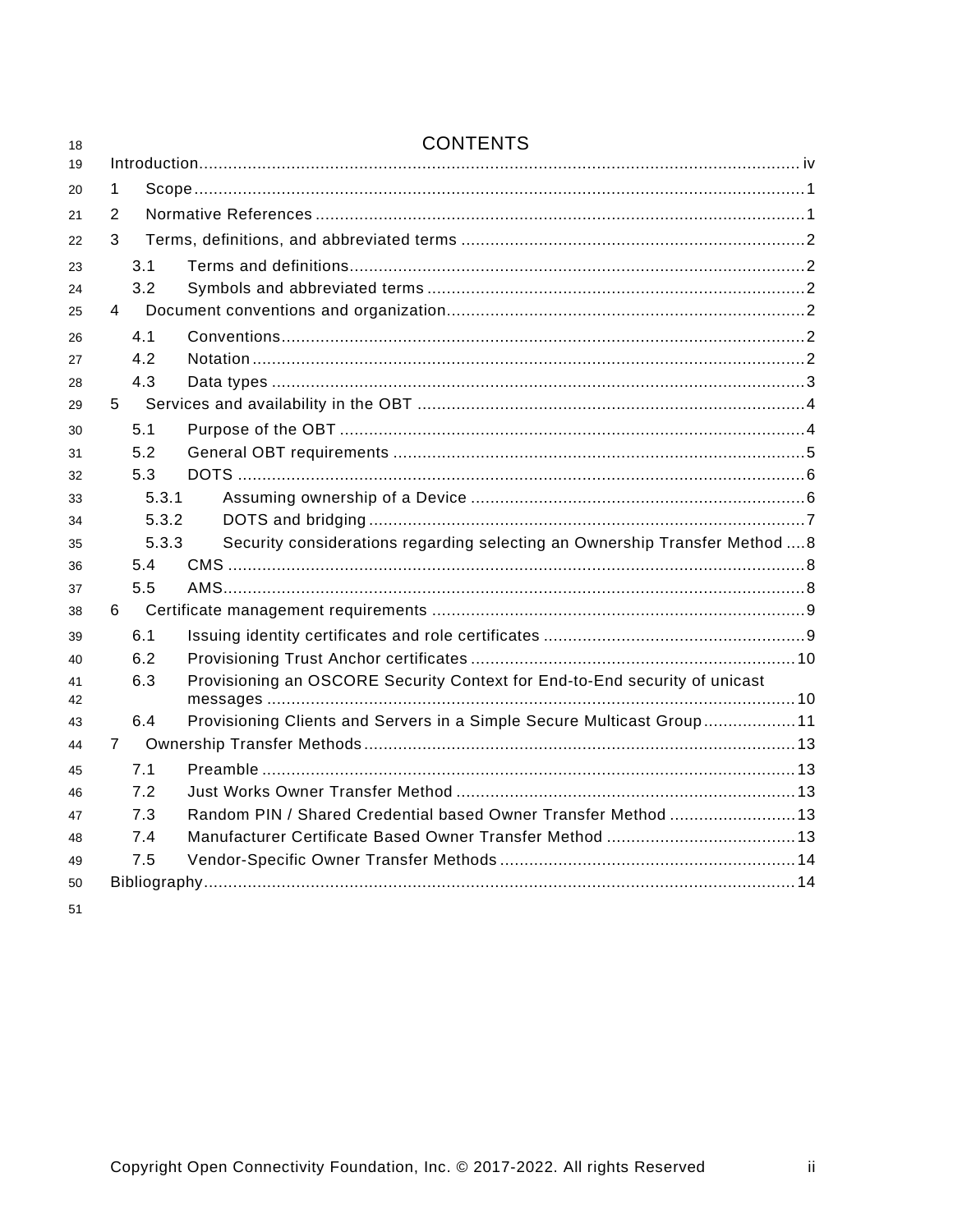| 52 | Tables |
|----|--------|
| 53 |        |
| 54 |        |
| 55 |        |
| 56 |        |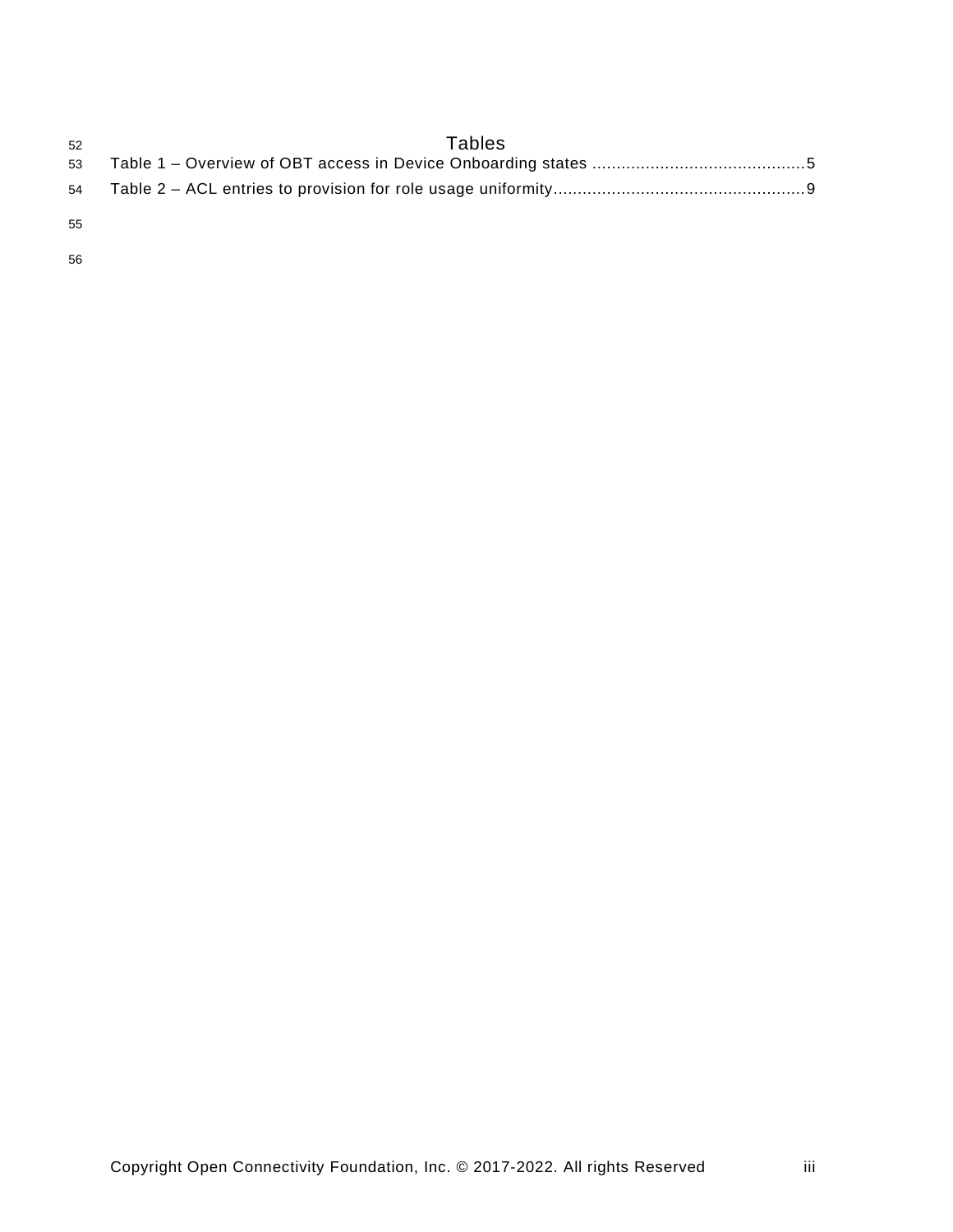# <span id="page-4-0"></span>**Introduction**

This document, and all the other parts associated with this document, were developed in response

 to worldwide demand for smart home focused Internet of Things (IoT) devices, such as appliances, door locks, security cameras, sensors, and actuators; these to be modelled and securely controlled,

locally and remotely, over an IP network.

 While some inter-device communication existed, no universal language had been developed for the IoT. Device makers instead had to choose between disparate frameworks, limiting their market share, or developing across multiple ecosystems, increasing their costs. The burden then falls on end users to determine whether the products they want are compatible with the ecosystem they bought into, or find ways to integrate their devices into their network, and try to solve interoperability issues on their own.

 In addition to the smart home, IoT deployments in commercial environments are hampered by a lack of security. This issue can be avoided by having a secure IoT communication framework, which this standard solves.

 The goal of these documents is then to connect the next 25 billion devices for the IoT, providing secure and reliable device discovery and connectivity across multiple OSs and platforms. There are multiple proposals and forums driving different approaches, but no single solution addresses the majority of key requirements. This document and the associated parts enable industry consolidation around a common, secure, interoperable approach.

- The OCF specification suite is made up of nineteen discrete documents, the documents fall into logical groupings as described herein:
- Core framework
- Core Specification
- Security Specification
- Onboarding Tool Specification
- Bridging framework and bridges
- Bridging Specification
- Resource to Alljoyn Interface Mapping Specification
- OCF Resource to oneM2M Resource Mapping Specification
- OCF Resource to BLE Mapping Specification
- OCF Resource to EnOcean Mapping Specification
- OCF Resource to LWM2M Mapping Specification
- OCF Resource to UPlus Mapping Specification
- OCF Resource to Zigbee Cluster Mapping Specification
- OCF Resource to Z-Wave Mapping Specification
- Resource and Device models
- Resource Type Specification
- Device Specification
- Core framework extensions
- Easy Setup Specification
- Core Optional Specification
- OCF Cloud
- Cloud API for Cloud Services Specification

Copyright Open Connectivity Foundation, Inc. © 2017-2022. All rights Reserved iv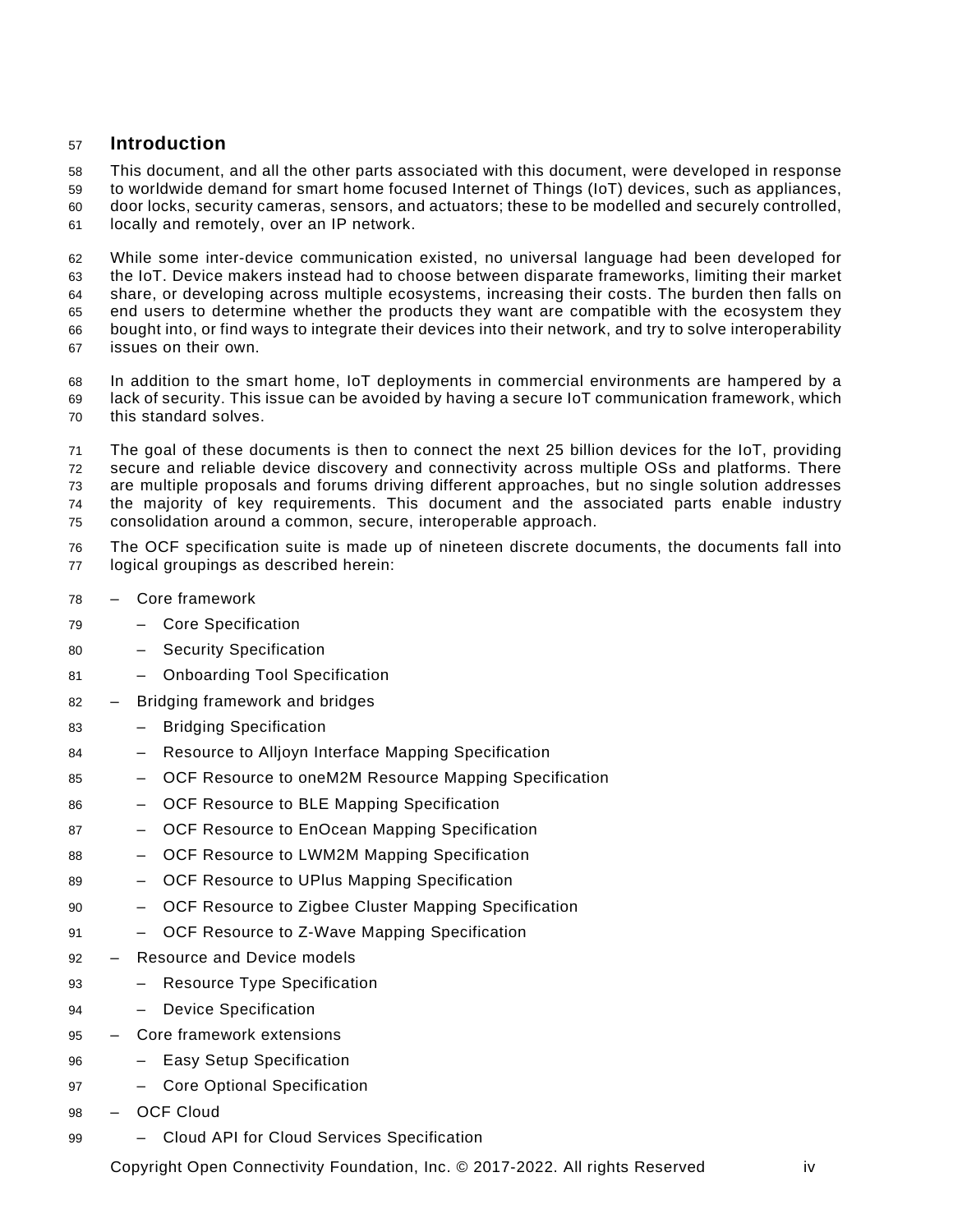- 100 Device to Cloud Services Specification
- 101 Cloud Security Specification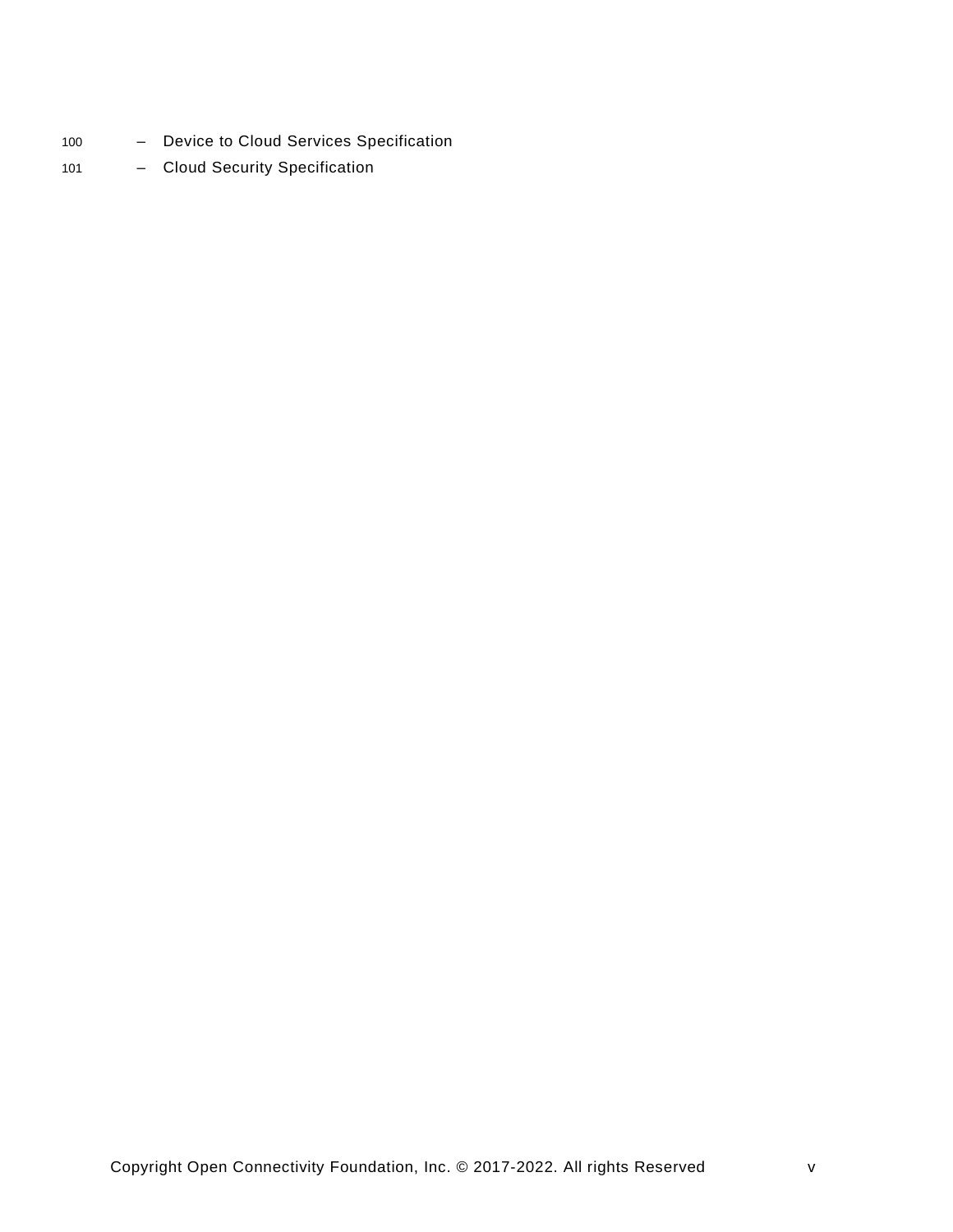# **OCF Onboarding Tool Specification**

# <span id="page-6-0"></span>**1 Scope**

 This document defines mechanisms supported by an OCF Onboarding Tool (OBT). This document contains security normative content for the OBT and may contain informative content related to the OCF base or OCF Security Specification other OCF documents.

# <span id="page-6-1"></span>**2 Normative References**

 The following documents are referred to in the text in such a way that some or all of their content constitutes requirements of this document. For dated references, only the edition cited applies. For undated references, the latest edition of the referenced document (including any amendments) applies.

- <span id="page-6-2"></span>ISO/IEC 30118-1, *Information technology* – *Open Connectivity Foundation (OCF) Specification* –
- *Part 1: Core specification*
- <https://www.iso.org/standard/53238.html>
- Latest version available at:
- [https://openconnectivity.org/specs/OCF\\_Core\\_Specification.pdf](https://openconnectivity.org/specs/OCF_Core_Specification.pdf)
- <span id="page-6-3"></span>ISO/IEC 30118-2, *Information technology – Open Connectivity Foundation (OCF) Specification –*
- *Part 2: Security specification*
- <https://www.iso.org/standard/74239.html>
- Latest version available at: [https://openconnectivity.org/specs/OCF\\_Security\\_Specification.pdf](https://openconnectivity.org/specs/OCF_Security_Specification.pdf)
- <span id="page-6-4"></span>NIST Special Publication 800-90A Revision 1 - Recommendation for Random Number Generation
- Using Deterministic Random Bit Generators
- <https://nvlpubs.nist.gov/nistpubs/SpecialPublications/NIST.SP.800-90Ar1.pdf>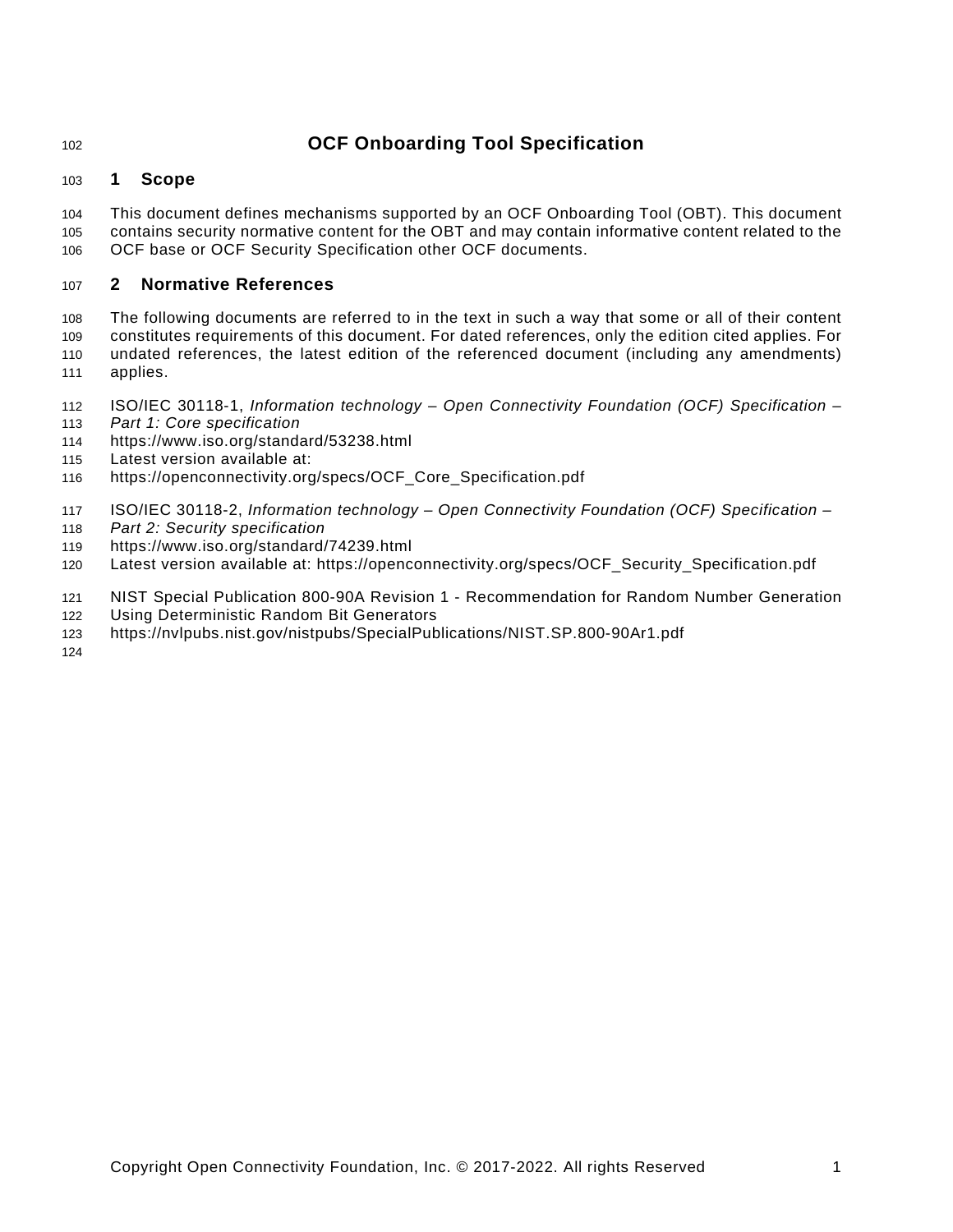# <span id="page-7-0"></span>**3 Terms, definitions, and abbreviated terms**

# <span id="page-7-1"></span>**3.1 Terms and definitions**

 For the purposes of this document, the terms and definitions given in [ISO/IEC 30118-1,](#page-6-2) ISO/IEC [30118-2](#page-6-3) and [\[1\]](#page-19-2) apply.

 ISO and IEC maintain terminological databases for use in standardization at the following addresses:

- ‒ ISO Online browsing platform: available at<https://www.iso.org/obp>
- ‒ IEC Electropedia: available at http://www.electropedia.org/

#### <span id="page-7-2"></span>**3.2 Symbols and abbreviated terms**

 For the purposes of this document, the symbols and abbreviated terms given in [ISO/IEC 30118-1,](#page-6-2) ISO/IEC [30118-2](#page-6-3) and [\[1\]](#page-19-2) apply.

#### <span id="page-7-3"></span>**4 Document conventions and organization**

#### <span id="page-7-4"></span>**4.1 Conventions**

 In this document a number of terms, conditions, mechanisms, sequences, parameters, events, states, or similar terms are printed with the first letter of each word in uppercase and the rest lowercase (e.g., Network Architecture). Any lowercase uses of these words have the normal technical English meaning.

 In this document, to be consistent with the IETF usages for RESTful operations, the RESTful operation words CRUDN, CREATE, RETRIVE, UPDATE, DELETE, and NOTIFY will have all letters capitalized. Any lowercase uses of these words have the normal technical English meaning.

#### <span id="page-7-5"></span>**4.2 Notation**

- In this document, features are described as required, recommended, allowed or DEPRECATED as follows:
- Required (or shall or mandatory)(M).
- These basic features shall be implemented to comply with Core Architecture. The phrases "shall not", and "PROHIBITED" indicate behaviour that is prohibited, i.e. that if performed means the implementation is not in compliance.
- Recommended (or should)(S).
- These features add functionality supported by Core Architecture and should be implemented. Recommended features take advantage of the capabilities Core Architecture, usually without imposing major increase of complexity. Notice that for compliance testing, if a recommended feature is implemented, it shall meet the specified requirements to be in compliance with these guidelines. Some recommended features could become requirements in the future. The phrase "should not" indicates behaviour that is permitted but not recommended.
- 
- Allowed (may or allowed)(O).
- These features are neither required nor recommended by Core Architecture, but if the feature is implemented, it shall meet the specified requirements to be in compliance with these guidelines.
- DEPRECATED.

 – Although these features are still described in this document, they should not be implemented except for backward compatibility. The occurrence of a deprecated feature during operation of

an implementation compliant with the current document has no effect on the implementation's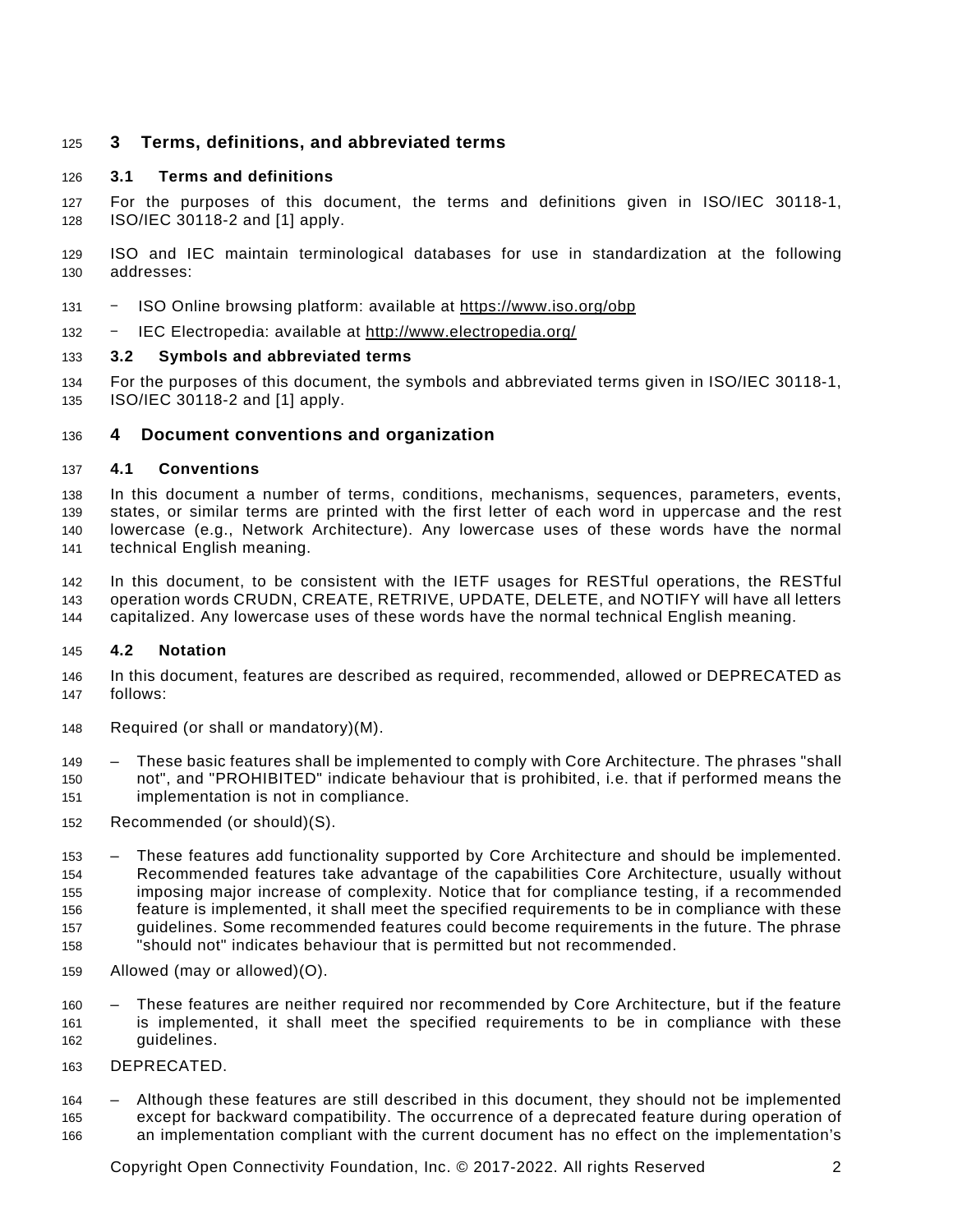- operation and does not produce any error conditions. Backward compatibility may require that a feature is implemented and functions as specified but it shall never be used by implementations compliant with this document.
- Conditionally allowed (CA).
- The definition or behaviour depends on a condition. If the specified condition is met, then the definition or behaviour is allowed, otherwise it is not allowed.
- Conditionally required (CR).
- The definition or behaviour depends on a condition. If the specified condition is met, then the definition or behaviour is required. Otherwise, the definition or behaviour is allowed as default unless specifically defined as not allowed.
- Strings that are to be taken literally are enclosed in "double quotes".
- Words that are emphasized are printed in italic.

 In all of the Property and Resource definition tables that are included throughout this document the "Mandatory" column indicates that the item detailed is mandatory to implement; the mandating of inclusion of the item in a Resource Payload associated with a CRUDN action is dependent on the applicable schema for that action.

#### <span id="page-8-0"></span>**4.3 Data types**

 Resources are defined using data types derived from JSON values as defined in clause 4.3 in [ISO/IEC 30118-1](#page-6-2)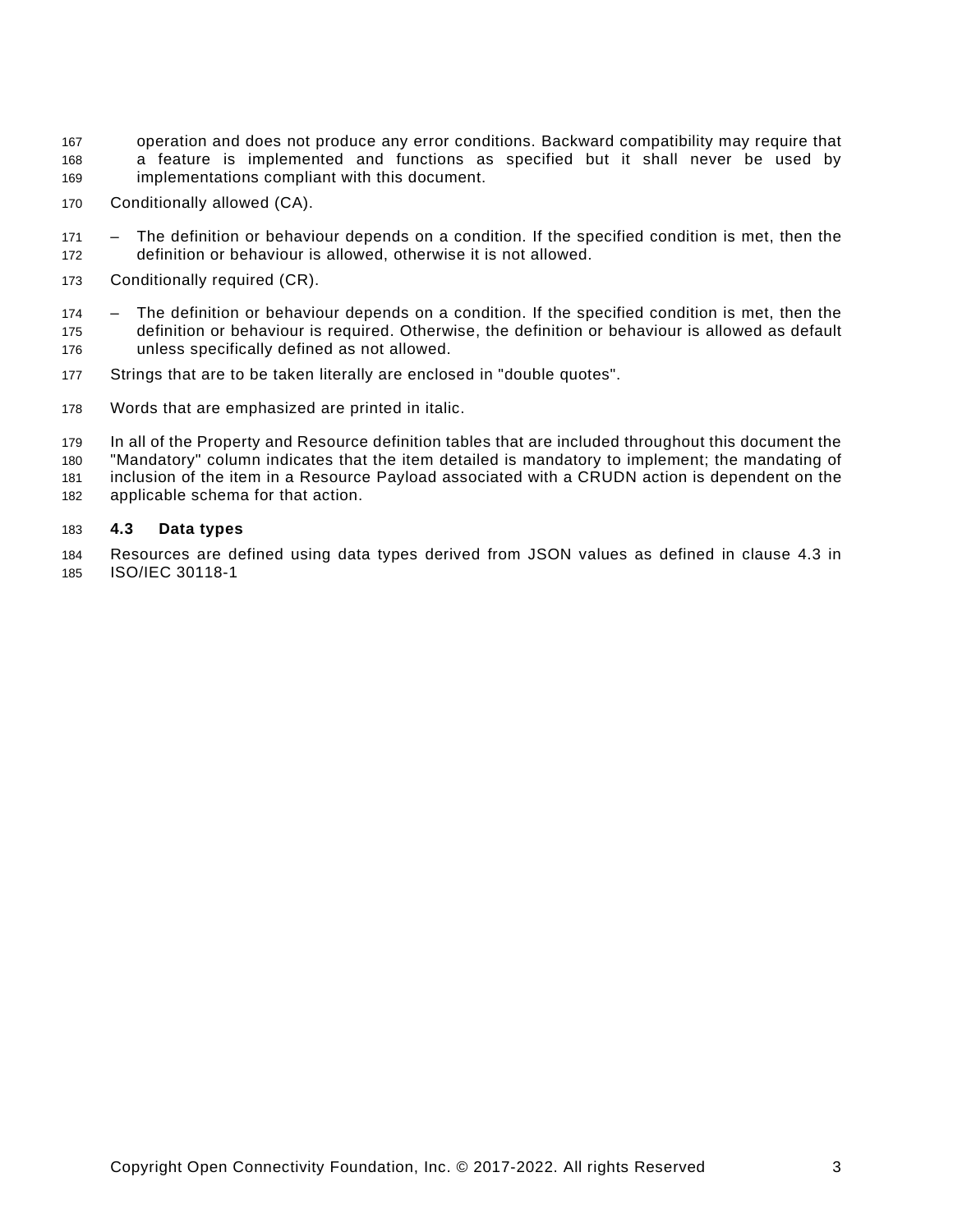# <span id="page-9-0"></span>**5 Services and availability in the OBT**

#### <span id="page-9-1"></span>**5.1 Purpose of the OBT**

 The purpose of an OBT is to provide the foundation of trust for an OCF Security Domain. An OBT is an OCF Device which can provide a variety of functions. The OBT functions fall into two main categories: establishing ownership of Devices being added to the OCF Security Domain; and provisioning of Devices in the OCF Security Domain. The intent is that a single OBT can provide all these functions, but there is no prohibition against these functions being distributed across multiple OBTs.

 OCF Security Domain is associated with its UUID, determined by an OBT. The OBT is responsible for maintaining the OCF Security Domain UUID, and provisions the same value to each Device that is part of the same OCF Security Domain.

 The term (OCF) Onboarding refers to the initial establishment of ownership over a Device, and initial provisioning of the Device for normal operation (see clause 5.3 of ISO/IEC [30118-2\)](#page-6-3). A Device can be reset to enable subsequent Onboarding of the Device, for example following a subsequent sale to another person. A Device can also be further provisioned without repeating the entire Onboarding process.

- The following OBT functions are specified:
- ‒ A Device Ownership Transfer Service (DOTS) establishes ownership of Devices being added to the OCF Security Domain. This function is described in clause [5.3.](#page-11-0)
- ‒ A Credential Management Service (CMS) manages the credentials and Roles of Devices in the OCF Security Domain. This function is described in clause [5.4.](#page-13-1)
- ‒ An Access Management Service (AMS) manages the access of Devices in the OCF Security Domain. This function is described in clause [5.5.](#page-13-2)
- ‒ Optional: A Mediator facilitates further configuration of Devices in the OCF Security Domain for various purposes including Wi-Fi configuration (see [\[2\]\)](#page-19-3) and OCF Cloud access (see [\[3\]\)](#page-19-4).
- The OBT demands a higher level of security hardening than regular OCF Devices in order to preserve integrity and confidentiality of sensitive credentials being stored.

 As mentioned, to accommodate a scalable and modular design, these functions are considered as services that could be deployed on separate Devices. Currently, the deployment assumes that these services are all deployed as part of an OBT. Regardless of physical deployment scenario, the same security-hardening requirement applies to any physical server that hosts the services discussed here.

 The Device Onboarding States are defined in clause 8 of ISO/IEC [30118-2.](#page-6-3) [Table](#page-10-1) 1 provides an overview of the access granted to the OBT components according to the Device Onboarding States.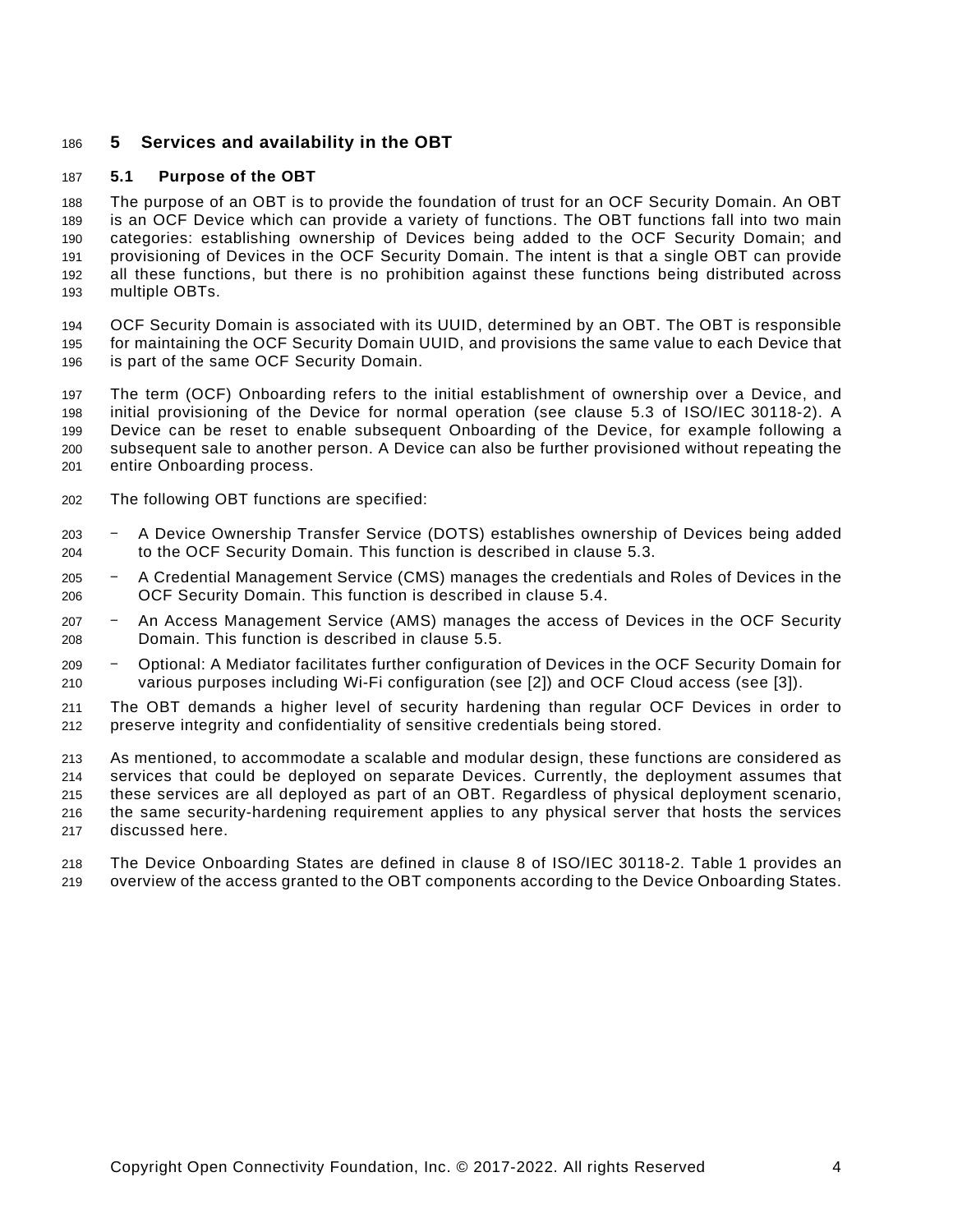| 220 | Table 1 – Overview of OBT access in Device Onboarding states |
|-----|--------------------------------------------------------------|
|-----|--------------------------------------------------------------|

<span id="page-10-1"></span>

| <b>Device</b><br>Onboarding<br><b>State</b>    | <b>Description</b>                                      |                                      | Applicable<br><b>Resources &amp;</b><br><b>Access</b>         | Entity<br>Authorized to<br><b>READ/WRITE</b> | <b>Purpose</b>                                                                                               | "/oic/sec/dox<br>m:owned" |
|------------------------------------------------|---------------------------------------------------------|--------------------------------------|---------------------------------------------------------------|----------------------------------------------|--------------------------------------------------------------------------------------------------------------|---------------------------|
| <b>RESET</b>                                   | Full reset of OCF<br>Device to manufacturer<br>default. |                                      | No Access                                                     | No Access                                    | Remove info in SVRs.                                                                                         | <b>FALSE</b>              |
| <b>RFOTM</b>                                   | Ready for<br>Ownership<br>Transfer                      | Prior to<br>successful<br><b>OTM</b> | "/oic/sec/doxm" (R:<br>all, W: oxmsel)                        | Any                                          | R: Determine supported OTMs<br>W: Select an OTM                                                              | <b>FALSE</b>              |
|                                                | Mechanism.                                              | After<br>successful<br><b>OTM</b>    | "/oic/sec/doxm"<br>(RW)<br>"/oic/sec/cred"(RW)                | <b>DOTS</b>                                  | Claim ownership. Establish<br>credentials for authenticating<br>DOTS, AMS, CMS & optionally<br>other Devices |                           |
|                                                |                                                         |                                      | (At discretion of End<br>User of DOTS)<br>"/oic/sec/sp" (RW)  | <b>DOTS</b>                                  | R: Determine supported<br>Security Profiles.<br>W: Set current security profile.                             |                           |
|                                                |                                                         |                                      | At discretion of End<br>User of DOTS)<br>'/oic/sec/acl2" (RW) | <b>DOTS</b>                                  | Configure further ACEs                                                                                       |                           |
|                                                |                                                         |                                      | "/oic/sec/pstat"<br>(RW)                                      | <b>DOTS</b>                                  | Transition to RFPRO or<br><b>RESET</b>                                                                       |                           |
| <b>RFPRO</b>                                   | Ready for Provisioning.                                 |                                      | "/oic/sec/cred" (RW)                                          | CMS or<br>matching ACE                       | Establish credentials for<br>authenticating Devices in<br>normal operation, including<br>Roles               | <b>TRUE</b>               |
|                                                |                                                         |                                      | "/oic/sec/acl2" (RW)                                          | AMS or<br>matching ACE                       | Establish ACEs for normal<br>operation                                                                       |                           |
|                                                |                                                         |                                      | "/oic/sec/sp" (RW)                                            | DOTS or<br>matching ACE                      | R: Determine supported<br>Security Profiles.<br>W: Set current security profile                              |                           |
|                                                |                                                         |                                      | "/oic/sec/pstat"<br>(RW)                                      | DOTS, CMS,<br>AMS or<br>matching ACE         | <b>Transition to RFNOP</b>                                                                                   |                           |
| <b>RFNOP</b><br>Ready for Normal<br>Operation. |                                                         | "/oic/sec/pstat"                     | DOTS, CMS,<br>AMS or<br>matching ACE                          | Transition to RFPRO,<br>SRESET or RESET      | <b>TRUE</b>                                                                                                  |                           |
|                                                |                                                         |                                      | <b>Vertical Resources</b>                                     | <b>Matching ACE</b>                          | <b>Normal Operation</b>                                                                                      |                           |
| <b>SRESET</b>                                  | Soft RESET.                                             |                                      | '/oic/sec/cred" (RW)                                          | <b>CMS</b>                                   | Corrections as needed                                                                                        | <b>TRUE</b>               |
|                                                |                                                         |                                      | '/oic/sec/acl2" (RW)                                          | AMS                                          | Corrections as needed                                                                                        |                           |
|                                                |                                                         |                                      | "/oic/sec/doxm"<br>(RW)                                       | <b>DOTS</b>                                  | Corrections as needed                                                                                        |                           |
|                                                |                                                         |                                      | "/oic/sec/pstat"<br>(RW)                                      | DOTS, CMS<br>or AMS                          | Transition to RFPRO or<br><b>RESET</b>                                                                       |                           |

221

# <span id="page-10-0"></span>222 **5.2 General OBT requirements**

- 223 An OBT shall be hosted on an OCF Device.
- 224 An OBT shall host at least one of a DOTS, AMS and CMS.
- 225 All DOTS, AMS and CMS shall be hosted on an OBT.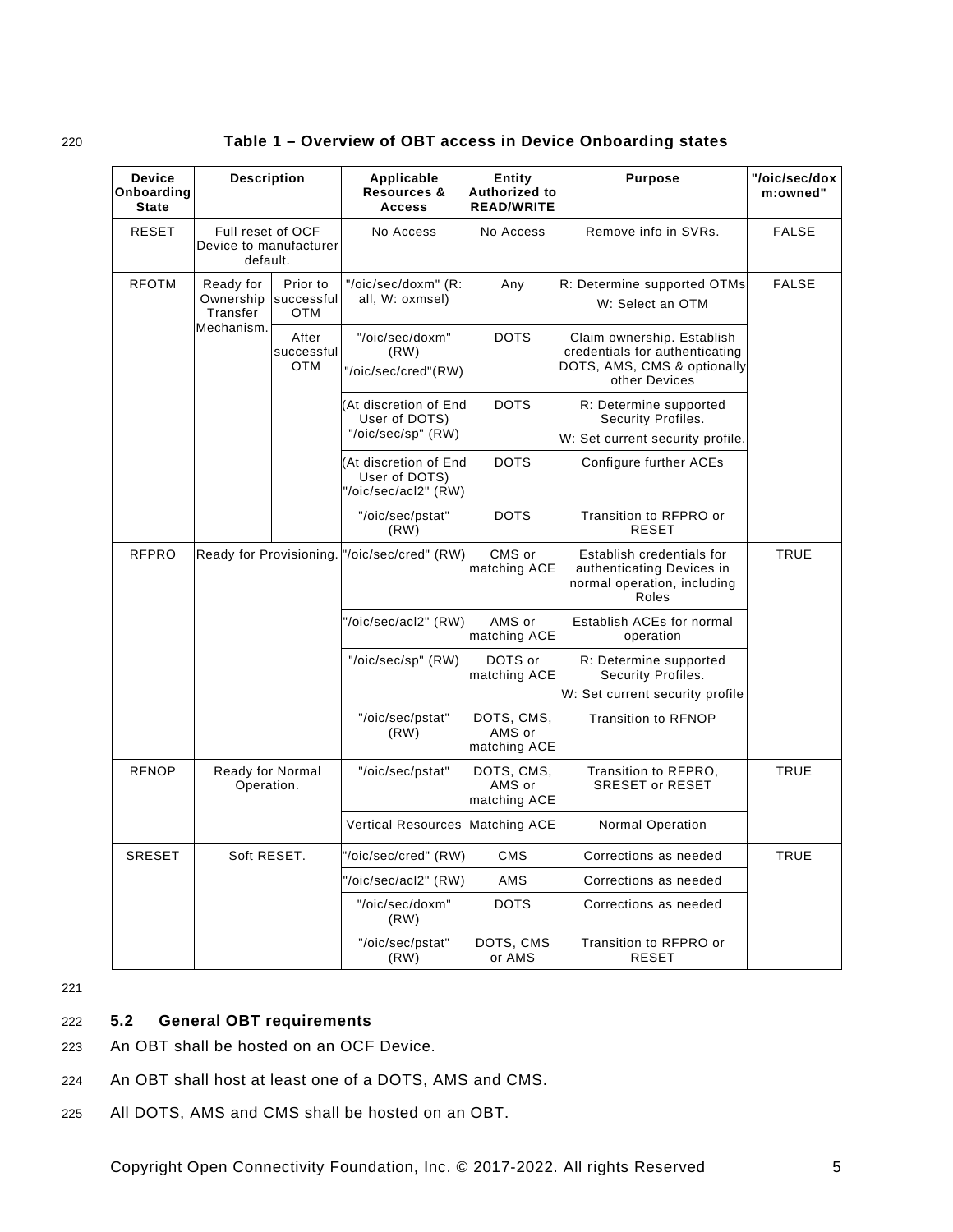An OBT may change the Device state of a Device by updating "s" field in the "dos" Property object of the "/oic/sec/pstat" Resource to the desired value. The allowed Device state transitions are defined in 13.8 of ISO/IEC [30118-2.](#page-6-3)

 After successful OTM, but before placing the newly-onboarded Device in RFNOP, the OBT shall remove all SVR entries in the "resources" array for ACEs where the Subject is "anon-clear" or "auth-crypt".

 The OBT should support all mandatory and optional cipher suites in clauses 11.3.3 and 11.3.4 of ISO/IEC [30118-2.](#page-6-3)

#### <span id="page-11-0"></span>**5.3 DOTS**

#### <span id="page-11-1"></span>**5.3.1 Assuming ownership of a Device**

- The DOTS shall support all OTMs in clause [7.](#page-18-0)
- An overview is provided in clauses 5.3.3 and 7.2 of ISO/IEC [30118-2.](#page-6-3)
- The following steps shall be performed to take ownership of a Device. The Device is presumed to be in RFOTM.
- 1) The DOTS performs a multicast RETRIEVE on the "/oic/sec/doxm" Resource using "owned=false" query parameter as described in ISO/IEC [30118-2.](#page-6-3)
- 2) Before proceeding, the DOTS shall obtain acknowledgement from the OBT End User that the OBT End User approves the DOTS assuming ownership of the discovered Device(s). See security considerations in clause [5.3.3.](#page-13-0)
- 3) The DOTS selects a mutually supported OTM from the "oxms" Property of the "/oic/sec/doxm" Resource. See security considerations in clause [5.3.3.](#page-13-0)
- 4) The DOTS shall UPDATE the "oxmsel" Property of "/oic/sec/doxm" the value corresponding to the OTM being used, before performing other OTM steps.
- 5) The DOTS shall initiate a DTLS Session as specified for the OTM configured to the oxmsel Property of the "/oic/sec/doxm" Resource. Details are provided in clause [7.](#page-18-0)
- 6) The DOTS shall send an UPDATE request message to "/oic/sec/pstat" to set the value of "om" to 0b 0000 0100 to select Client-directed provisioning.
- 7) The DOTS shall UPDATE the "devowneruuid" Property of the "/oic/sec/doxm" Resource with the UUID of the DOTS.
- 8) The DOTS may RETRIEVE the updated "deviceuuid" Property of the "/oic/sec/doxm" Resource after the DOTS has updated the "devowneruuid" Property value of the "/oic/sec/doxm" Resource to a non-nil-UUID value.
- 9) The DOTS shall UPDATE the "deviceuuid" of the "/oic/sec/doxm" Resource. The updated value shall be a value that the DOTS has generated. The DOTS should use a [NIST Special](#page-6-4)  [Publication 800-90A Revision 1-](#page-6-4)compliant RNG to guarantee sufficient entropy.
- 10) The DOTS shall provision the ownership credential as follows:
- a) The DOTS shall generate a Shared Key using the SharedKey Credential Calculation method described in clause 7.3.2 of ISO/IEC [30118-2.](#page-6-3)
- b) The DOTS shall add an entry to the "creds" array to the new Device's "/oic/sec/cred" Resource, identified as a symmetric pair-wise key, with an empty "privatedata" Properties, and with the value of the "subjectuuid" Property set to the value of "devowneruuid" Property of the "/oic/sec/doxm" Resource. See clause 13.3.1 of [ISO/IEC](#page-6-3) 30118-2 for details of such a request.
- c) Upon receipt of the DOTS's symmetric Owner Credential, the new Device independently generates the Shared Key using the SharedKey Credential Calculation method described in clause 7.3.2 of [ISO/IEC](#page-6-3) 30118-2 and stores it with the Owner Credential.

Copyright Open Connectivity Foundation, Inc. © 2017-2022. All rights Reserved 6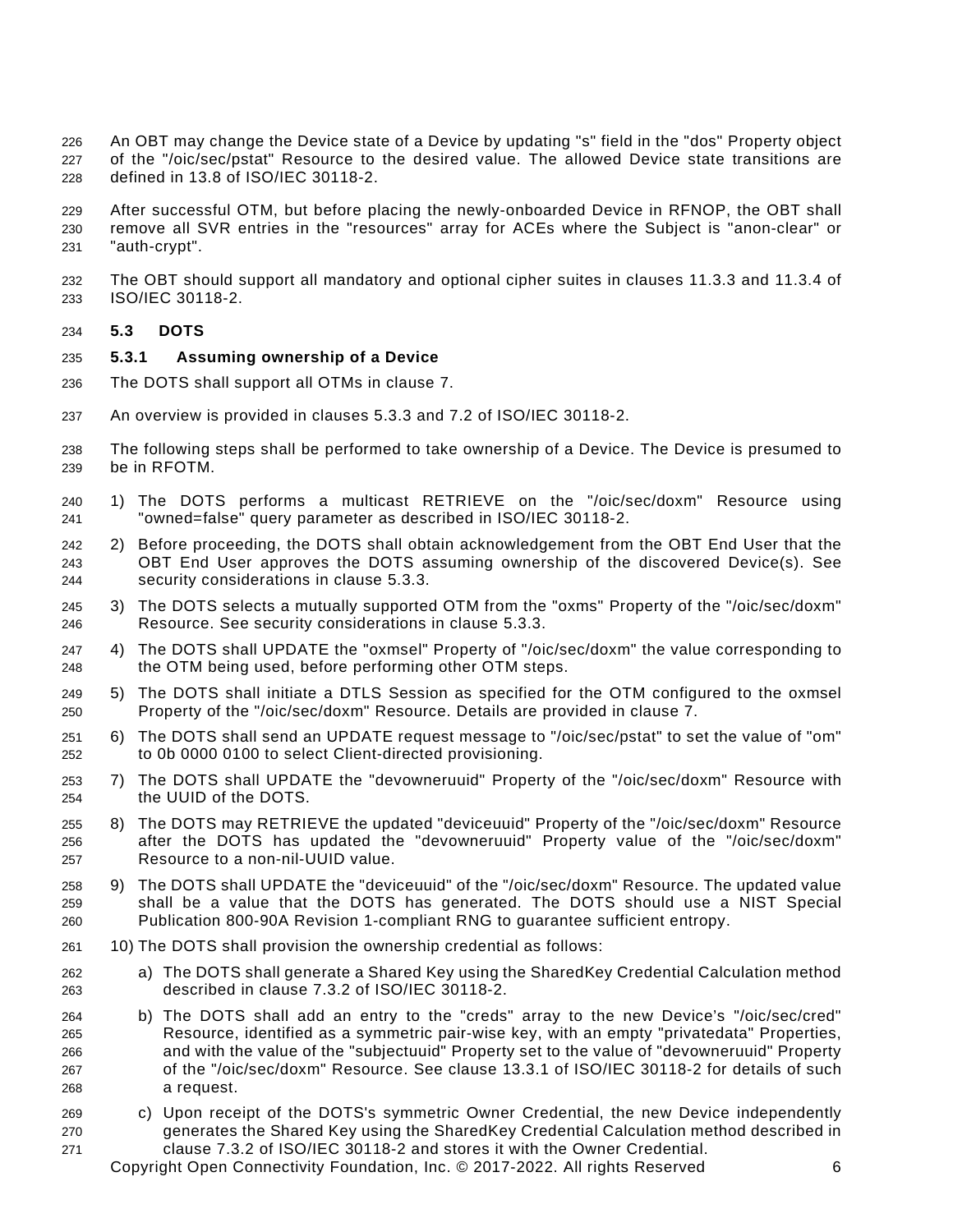- 11) The following steps are applied subsequent to successful establishment of Owner Credential, and prior to transitioning to RFPRO. These steps may occur in any order.
- The DOTS shall update the "rowneruuid" Property of the "/oic/sec/doxm" Resource with the UUID of the DOTS. The DOTS shall only do so, if the OCF Device, which hosts DOTS has "oic.d.dots" value in "rt" Property of its "/oic/d" Resource. The DOTS shall expose "oic.d.dots" value in "rt" Property of its "/oic/d" Resource.
- The DOTS shall update the "rowneruuid" Property of the "/oic/sec/pstat" Resource with the UUID of the DOTS. The DOTS shall only do so, if the OCF Device, which hosts DOTS has "oic.d.dots" value in "rt" Property of its "/oic/d" Resource. The DOTS shall expose "oic.d.dots" value in "rt" Property of its "/oic/d" Resource.
- The DOTS shall update the "rowneruuid" Property of the "/oic/sec/cred" Resource with the UUID of the CMS. The DOTS shall only do so, if the OCF Device, which hosts CMS has "oic.d.cms" value in "rt" Property of its "/oic/d" Resource. The CMS shall expose "oic.d.cms" value in "rt" Property of its "/oic/d" Resource.
- The DOTS shall update the "rowneruuid" Property of the "/oic/sec/acl2" Resource with the UUID of the AMS. The DOTS shall only do so, if the OCF Device, which hosts AMS has "oic.d.ams" value in "rt" Property of its "/oic/d" Resource. The AMS shall expose "oic.d.ams" value in "rt" Property of its "/oic/d/" Resource.
- The DOTS shall update the "owned" Property of the "/oic/sec/doxm" Resource with value "true".
- The DOTS shall provision the "/oic/sec/cred" Resource with credentials that enable secure connections between OCF Services (e.g. DOTS, CMS, AMS, Mediator) and the new Device. The DOTS shall provision credentials according to the supported credential types shown in the "sct" Property of the "/oic/sec/doxm" Resource.
- The DOTS may UPDATE the "/oic/sec/acl2" Resource with ACEs and may UPDATE the "/oic/sec/cred" Resource with further credentials.
- If the provisioned Device exposes ''/oic/sec/sdi" Resource, then an OBT hosting DOTS shall:
- Provision "uuid" Property of "/oic/sec/sdi" Resource with OCF Security Domain UUID. If the OCF Security Domain UUID has not been derived yet, the DOTS shall generate the UUID value randomly. DOTS shall use the same UUID value when Onboarding a Device into the same OCF Security Domain.
- Provision "name" Property of "/oic/sec/sdi" Resource with a human readable name, received from an OCF Security Domain Owner. The DOTS should implement a user interface to receive this information, when a new OCF Security Domain is being created. 306 If no user interface is implemented the DOTS should provision a copy of the "/oic/d:n" of the DOTS.
- Provision "priv" Property of "/oic/sec/sdi" Resource with the value selected by the OCF Security Domain Owner or preconfigured by the manufacturer. The DOTS should implement a user interface to receive this information.
- NOTE: When the Device is an OCF v1.3 Device, the DOTS is expected to send an UPDATE request to /oic/sec/doxm to change the value of "owned" to true.
- 12) To transition the Device to RFPRO, the DOTS sends an UPDATE request changing the "dos.s" Property of the "oic/sec/pstat" Resource to RFPRO.

#### <span id="page-12-0"></span>**5.3.2 DOTS and bridging**

 Bridge Platforms, their Bridge and VOD components are specified in [\[1\].](#page-19-2) Bridges and VODs are individually onboarded to an OCF Security Domain. Unowned VODs on a Bridge Platform are not discoverable while the Bridge on that Bridge Platform is Unowned. In other words, the VODs can only be onboarded while the Bridge is Owned. The implication is that the DOTS onboards the Bridge first, and then onboard the VODs. For details, see [\[1\].](#page-19-2)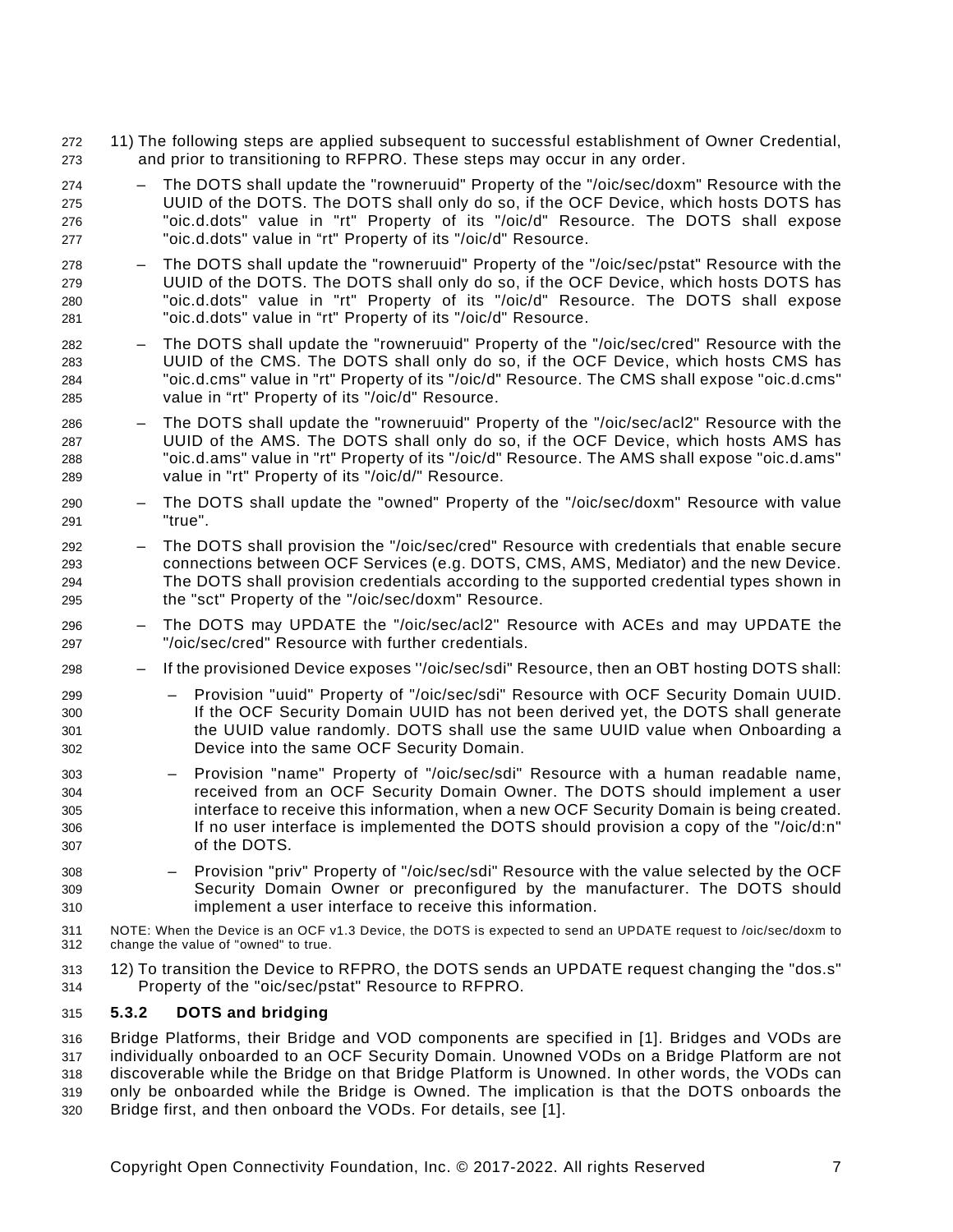# <span id="page-13-0"></span>**5.3.3 Security considerations regarding selecting an Ownership Transfer Method**

 A DOTS and/or DOTS operator might have strict requirements for the list of OTMs that are acceptable when transferring ownership of a new Device. Some of the factors to be considered when determining those requirements are:

- ‒ The security considerations described for each of the OTMs.
- ‒ The probability that a man-in-the-middle attacker might be present in the environment used to perform the ownership transfer.

 For example, the operator of a DOTS might require that all of the Devices being onboarded support either the Random PIN based OTM or the Manufacturer Certificate based OTM.

#### <span id="page-13-1"></span>**5.4 CMS**

- An introduction to the credential management is provided in clause 5.4.3 of ISO/IEC [30118-2.](#page-6-3)
- The credential types are specified in clause 9.3 of ISO/IEC [30118-2.](#page-6-3)

 The supported credential types with which the Device can be provisioned are provided in the "sct" Property of the "/oic/sec/doxm" Resource. The CMS shall provision credentials according to the credential types supported.

NOTE: The value of "sct" has no correlation to supported OTMs.

 The CMS shall support adding certificate entries ("credtype" value of "8") to the "creds" Property to the "/oic/sec/cred" Resource as defined in clause 13.3 of ISO/IEC [30118-2.](#page-6-3) The CMS shall support removing entries from the "creds" Property to the "/oic/sec/cred" Resource as defined in clause 13.3 of ISO/IEC [30118-2.](#page-6-3) The CMS may support changing existing entries in the "creds" Property to the "/oic/sec/cred" Resource as defined in 13.3 of ISO/IEC [30118-2.](#page-6-3)

 Certificate provisioning of local Credentials is described in clause 9.4.5 of ISO/IEC [30118-2.](#page-6-3) The following points are pertinent to the CMS

- ‒ The CMS has its own CA certificate and key pair. The certificate is either a) self-signed if it acts as Root CA or b) signed by the upper CA in its trust hierarchy if it acts as Sub CA. In either case, the certificate has the format described in clause 9.4.2 of ISO/IEC [30118-2.](#page-6-3)
- ‒ The CMS shall support issuing an identity certificate for the Device as described in clause [6.1.](#page-14-1)
- ‒ The CMS shall support issuing role certificates as described in clause [6.1.](#page-14-1)
- ‒ When issuing a role certificate or an identity certificate, the CMS shall include a string of format "uuid:X" in the Common Name component of the Subject Name of the issued certificate, where X is provisioned to match the "deviceuuid" Property of the "/oic/sec/doxm" Resource.
- ‒ The CMS shall support provisioning a Trust Anchor as described in clause [6.2.](#page-15-0)

CRL provisioning is specified in clause 9.4.6 of ISO/IEC [30118-2,](#page-6-3) using the "/oic/sec/crl" Resource

specified in clause 13.4 of ISO/IEC [30118-2.](#page-6-3) The issuing CMS issues the certificate revocation lists

for certificates it issues. If a certificate private key is compromised, the CMS revokes the certificate.

 If CRLs are used by a Device, the CMS is expected to regularly (for example; every 3 months) update the "/oic/sec/crl" Resource for the Devices it manages.

An introduction to Role Management is provided in clause 5.4.3 of ISO/IEC [30118-2.](#page-6-3)

#### <span id="page-13-2"></span>**5.5 AMS**

- The AMS shall support adding entries to the "aclist2" Property of the "/oic/sec/acl2" Resource as defined in clause 13.5 of ISO/IEC [30118-2.](#page-6-3)
- The AMS shall support removing existing entries in the "aclist2" Property of the "/oic/sec/acl2" Resource as defined in clause 13.5 of ISO/IEC [30118-2.](#page-6-3)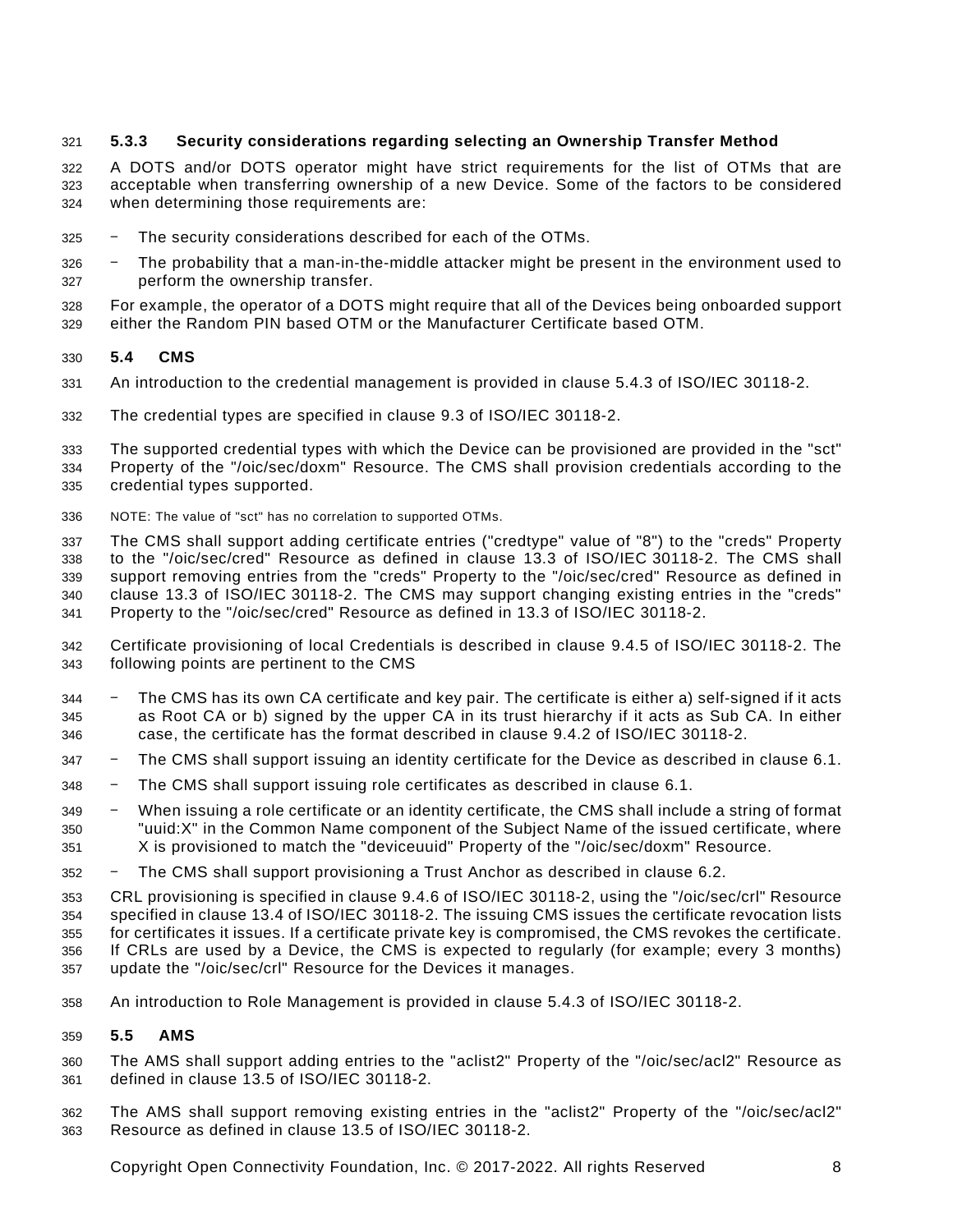The AMS may support changing existing entries in the "aclist2" Property of the "/oic/sec/acl2" Resource as defined in 13.5 of [ISO/IEC](#page-6-3) 30118-2.

The AMS should support other operations as defined in clause 13.5 of ISO/IEC [30118-2.](#page-6-3)

 Clause 6.2 of [\[3\]](#page-19-4) provides normative requirements on the AMS when configuring ACE entries of a Device which supports OCF Cloud.

 The AMS determines an appropriate ACL configuration for each Server based on the rules for ACL evaluation and enforcement at Servers specified in clause 12 of ISO/IEC [30118-2.](#page-6-3) The formatting of the ACL Resource specified in clause 13.5 of [ISO/IEC](#page-6-3) 30118-2.

 To support homogenous behaviour across OCF ecosystem, AMS can provision explicit ACL entries to legacy Devices based on the value of "icv" Property of "/oic/d" Resource, so that they recognize default "oic.role.\*" Roles added in later releases. [Table](#page-14-2) 2 enumerates the list of Roles and their access policies to provision per each version.

#### **Table 2 – ACL entries to provision for role usage uniformity**

<span id="page-14-2"></span>

| Version              | Role             | <b>Access Policy:</b><br>Permission | <b>Access Policy:</b><br>Resource | <b>Description</b>                                                       |
|----------------------|------------------|-------------------------------------|-----------------------------------|--------------------------------------------------------------------------|
| "2.4.0" and<br>prior | "oic.role.owner" | -RU--                               | All SVRs                          | Grant right to perform all supported<br>operations on all supported SVRs |

#### <span id="page-14-0"></span>**6 Certificate management requirements**

#### <span id="page-14-1"></span>**6.1 Issuing identity certificates and role certificates**

- A CMS shall perform the following steps to issue an identity certificate or role certificate to a Device.
- 1) If the Device has the "/oic/sec/csr" Resource, then
- a) The CMS shall send a RETRIEVE request to the "/oic/sec/csr" Resource on the Device, to obtain a certificate signing request for which the CMS will create a certificate.
- b) The CMS shall issue (or otherwise obtain) a certificate chain using the certificate signing request returned by the new Device and complying with clause 9.4.2 of ISO/IEC [30118-2.](#page-6-3)
- 2) If the Device does not have the "/oic/sec/csr" Resource, then the CMS shall issue (or otherwise obtain) a certificate chain using the using a public key pair generated by the CMS, and complying with clause 9.4.2 of ISO/IEC [30118-2.](#page-6-3)
- 3) The CMS shall send a request to the Device to add an entry to the "creds" Property of the "/oic/sec/cred" Resource of the Device meeting the following criteria:
- The "subjectuuid" Property shall have the value of "deviceuuid" Property of the "/oic/sec/doxm" Resource.
- The "credtype" Property shall have the value "8" corresponding to Asymmetric Signing Key with Certificate.
- The "credusage" Property shall have the value of "oic.sec.cred.cert" or "oic.sec.cred.rolecert" corresponding to an identity certificate or role certificate as respectively.
- The "publicdata" Property shall contain the newly-created certificate chain.

 See clause 13.3.1 of [ISO/IEC](#page-6-3) 30118-2 for details of a request adding an entry to the "creds" Property of the "/oic/sec/cred" Resource.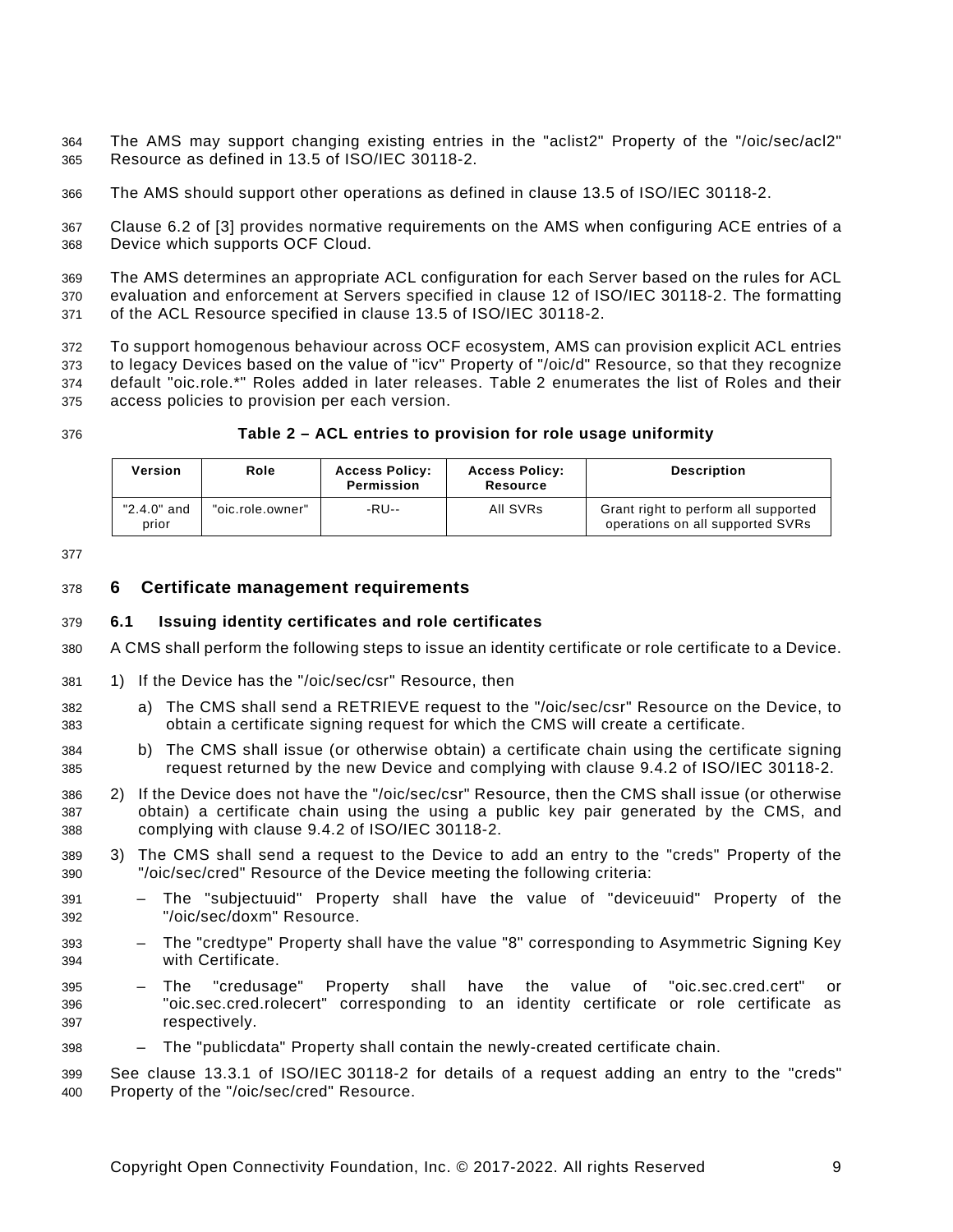# <span id="page-15-0"></span>**6.2 Provisioning Trust Anchor certificates**

 To provision a Trust Anchor certificate to a Device, a CMS shall send a request to the Device to add an entry to the "creds" Property of the "/oic/sec/cred" Resource of the Device meeting the following criteria:

- ‒ The "subjectuuid" Property shall have the value of "\*" (matching all identities) or a specific UUID (matching a single identity).
- ‒ The "credtype" Property shall have the value "8" corresponding to Asymmetric Signing Key with Certificate
- ‒ The "credusage" Property shall have the value of "oic.sec.cred.trustca" corresponding to a certificate Trust Anchor
- ‒ The "publicdata" Property shall contain the Trust Anchor certificate.

 See clause 13.3.1 of [ISO/IEC](#page-6-3) 30118-2 for details of a request adding an entry to the "creds" Property of the "/oic/sec/cred" Resource.

#### <span id="page-15-1"></span> **6.3 Provisioning an OSCORE Security Context for End-to-End security of unicast messages**

- ISO/IEC [30118-2](#page-6-3) describes how Object Security for Constrained RESTful Environments (OSCORE) protocol [\[4\]](#page-19-5) is used for End-to-End Security of Unicast Messages.
- OSCORE communication between two Devices is enabled by provisioning an OSCORE Security Context in a credential entry of the "/oic/sec/cred" Resource in each of the two Devices. The present clause provides the requirements on the CMS for this provisioning. For the purposes of this description, let Device A and Device B denote the two Devices.
- Prior to provisioning, the CMS generates three values: idA; idB; and an OSCORE Master Secret.
- 423 The CMS selects a value for idA (identifying the OSCORE Security Context for messages sent from Device A to Device B) conforming to the following criteria:
- ‒ The total length of idA in bits shall be a multiple of 8 between 16 and 56 inclusive, which corresponds to a hexadecimal representation which is a multiple of 2 between 4 and 14 characters inclusive.
- The first byte of idA shall be  $0x01$ .
- NOTE 1: The value 0x01 is the OSCORE Identifier Namespace Prefix value assigned for "Directly Provisioned OSCORE Security Context" in ISO/IEC [30118-2.](#page-6-3)
- ‒ The value of idA should be distinct from all values of "recipientid" in credential entries on Device B at the time of provisioning.
- 433 The CMS selects a value for idB (identifying the OSCORE Security Context for messages sent from Device B to Device A) conforming to the following criteria:
- ‒ The total length of idB in bits shall be a multiple of 8 between 16 and 56 inclusive, which corresponds to a hexadecimal representation which is a multiple of 2 between 4 and 14 characters inclusive.
- ‒ The first byte of idB shall be 0x01. See Note 1.
- ‒ The value of idB should be distinct from all values of "recipientid" in credential entries on Device A at the time of provisioning.
- ‒ The CMS shall generate a 256-bit secret value (the OSCORE Master Secret). The CMS should use a [NIST Special Publication 800-90A Revision 1-](#page-6-4)compliant RNG to guarantee sufficient entropy.
- The CMS then independently provisions credential entries to Device A and Device B.
- The CMS provisions the following credential entry to Device A:
- ‒ The "subjectuuid" shall be the Device UUID of Device B (that is, the value of "/oic/sec/doxm:deviceuuid" on Device B).

Copyright Open Connectivity Foundation, Inc. © 2017-2022. All rights Reserved 10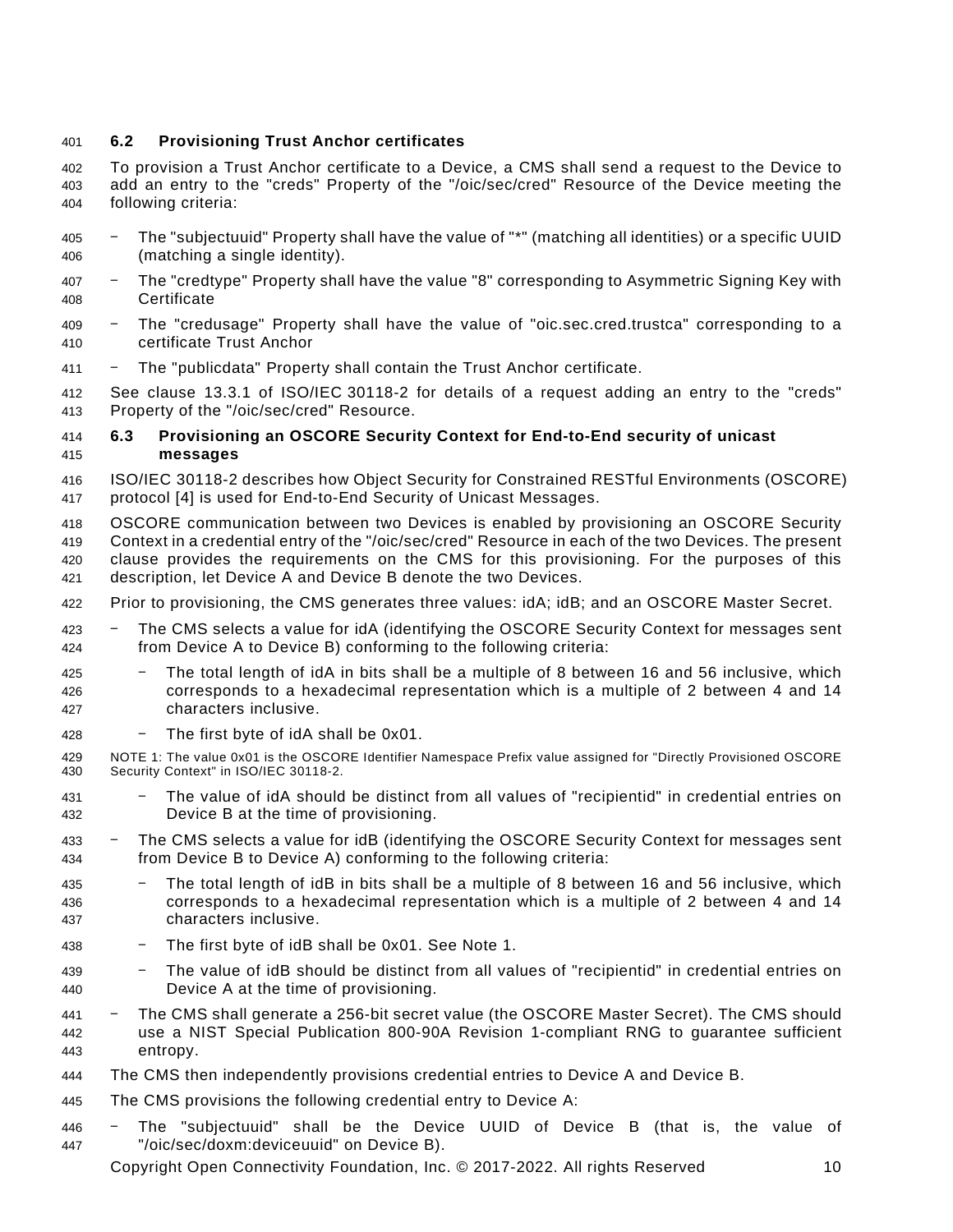- $448 \text{The "creditype" shall have the value 64.}$
- NOTE 2: The value 64 is the "credtype" value specified for a directly provisioned OSCORE Security Context in ISO/IEC [30118-2.](#page-6-3)
- ‒ The "privatedata" Property of the credential entry shall be the OSCORE Master Secret generated by the CMS.
- ‒ The "oscore" Property shall be present, and shall include the following Properties:
- ‒ The "senderid" Property shall be set to the lowercase hexadecimal representation of idA with the "0x" encoding prefix omitted.
- ‒ The "recipientid" Property shall be set to the lowercase hexadecimal representation of idB with the "0x" encoding prefix omitted.
- The CMS separately provisions the following credential entry to Device B:
- ‒ The "subjectuuid" shall be the Device UUID of Device A (that is, the value of "/oic/sec/doxm:deviceuuid" on Device A).
- ‒ The "credtype" shall have the value 64. See Note 2.
- ‒ The "privatedata" Property of the credential entry shall be the OSCORE Master Secret generated by the CMS.
- ‒ The "oscore" Property shall be present, and shall include the following Properties:
- ‒ The "senderid" Property shall be set to the lowercase hexadecimal representation of idB with the "0x" encoding prefix omitted.
- ‒ The "recipientid" Property shall be set to the lowercase hexadecimal representation of idA with the "0x" encoding prefix omitted.

# <span id="page-16-0"></span>**6.4 Provisioning Clients and Servers in a Simple Secure Multicast Group**

 ISO/IEC [30118-2](#page-6-3) specifies how Simple Secure Multicast (SSM) secures messages are sent from a Client to multiple Servers in a SSM Group by applying an application layer of in-transit protection below the resource-access authorization layer, using Object Security for Constrained RESTful Environments (OSCORE) [\[4\].](#page-19-5) Within the scope of this clause, "Client" refers to the Client of the SSM Group and "Server(s)" refers to a Server(s) in the SSM Group.

- SSM is enabled by provisioning an SSM Client Context in a credential entry of the "/oic/sec/cred" Resource of the Client, and provisioning (identical) copies of the SSM Server Context in a credential entry of the "/oic/sec/cred" Resource of the Servers. The present clause provides the requirements on the CMS for this provisioning.
- The OBT recognizes during onboarding, by examining the "/oic/sec/doxm:sct" Property, that one or more Devices in the Security Domain support SSM Client Context credentials and/or SSM Server Context credentials. The OBT may prompt the End User to create one or more SSM Groups, or the OBT may create groups without any End User interaction.
- On creation of an SSM Group, a corresponding SSM Client Context and SMS Server Context shall be generated by the CMS. The CMS generates four values: idGroup; an associated Device UUID, an OSCORE Master Secret, and SSM Group description.
- ‒ The CMS selects a value for idGroup (identifying the OSCORE Security Context for messages sent from the Client to the Servers) conforming to the following criteria:
- ‒ The total length of idGroup in bits shall be a multiple of 8 between 16 and 56 inclusive, which corresponds to a hexadecimal representation which is a multiple of 2 between 4 and 14 characters inclusive.
- ‒ The first byte of idGroup shall be 0x02.
- NOTE 1: The value 0x02 is the OSCORE Identifier Namespace Prefix value assigned for "Simple Secure Multicast" in ISO/IEC [30118-2.](#page-6-3)
- ‒ The value of idGroup should be distinct from all values of "recipientid" in credential entries of all Devices in the Security Domain.

Copyright Open Connectivity Foundation, Inc. © 2017-2022. All rights Reserved 11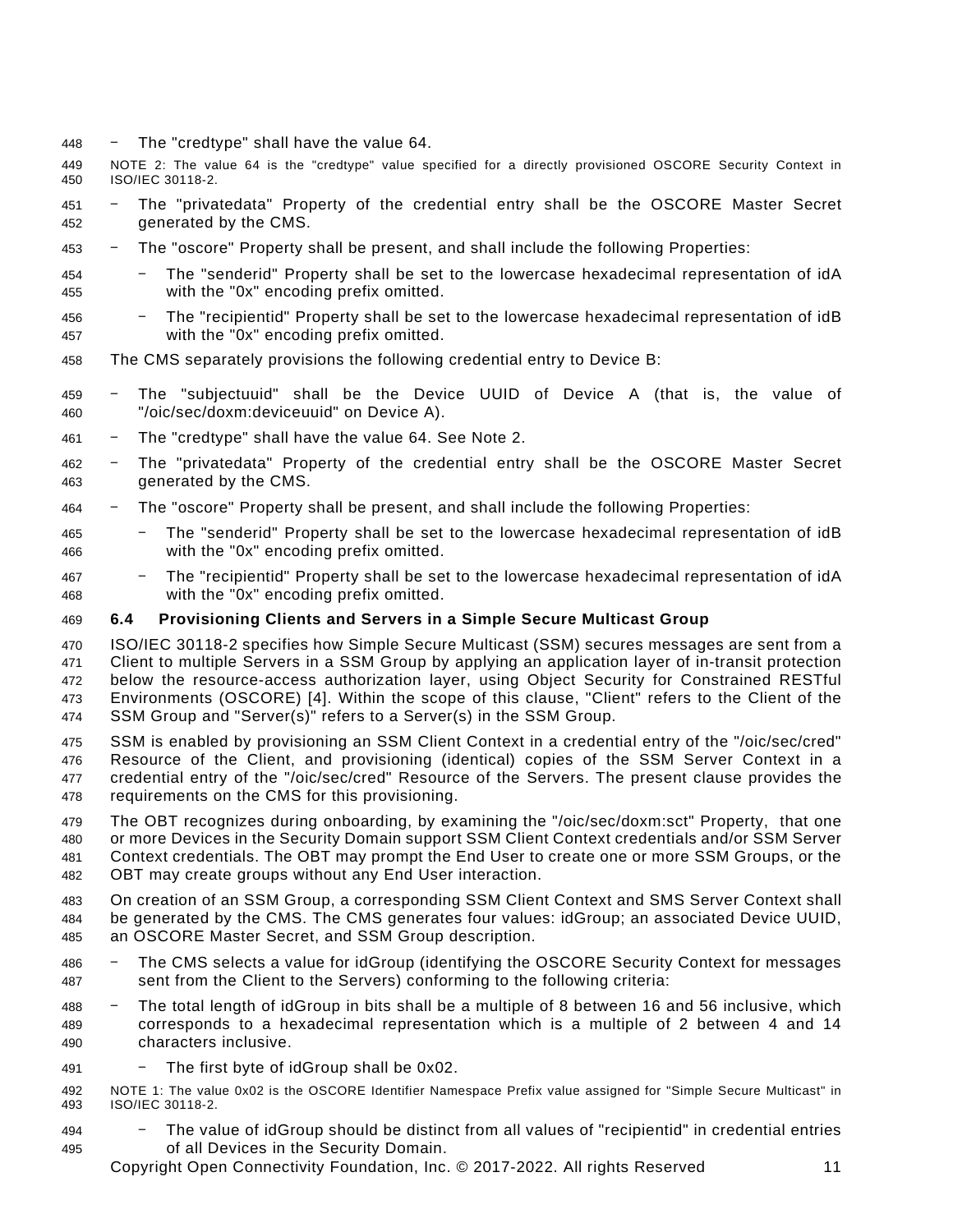- ‒ The CMS shall select an SSM-Group-subjectuuid which will be configured in the "subjectuuid" of the credential entry containing the SSM Server Context; the Servers use this "subjectuuid" for access control processing applied to verified SSM Requests as specified in [ISO/IEC](#page-6-3) 30118- [2.](#page-6-3) The SSM-Group-subjectuuid would typically be the Device UUID (that is, the value in "/oic/sec/doxm:deviceuuid") of the Client; this will result in SSM requests from the Client have the same permissions as unicast requests from the Client (e.g. received via DTLS or OSCORE). However, a CMS can select a value for the SSM-Group-subjectuuid, which provides the flexibility for the AMS to configure the Servers with
- ‒ One set of permissions, using ACEs with "subject" matching Client's Device UUID, for unicast requests received from the Client (e.g. received via DTLS or OSCORE), and
- ‒ Another set of permissions, using ACEs with "subject" matching SSM-Group-subjectuuid (and different from the Client's Device UUID), for SSM requests received from the Client.
- ‒ The CMS shall generate a 256-bit secret value (the OSCORE Master Secret). The CMS should use a [NIST Special Publication 800-90A Revision 1-](#page-6-4)compliant RNG to guarantee sufficient entropy.
- 511 The CMS or End User should select a human-readable string for identifying the SSM Group. If a value is not selected, then this value defaults to the empty string.
- The CMS then independently provisions credential entries to the Client and Servers of the SSM Group.
- The CMS provisions the following credential entry, containing the SSM Client Context, to the Client of the SSM Group:
- 517 The "subjectuuid" may be any schema compliant value. This Property serves no purpose when used in an SSM Client Context.
- ‒ The "credtype" shall have the value 128.
- NOTE 2: The value 128 is the "credtype" value specified for a SSM Client Context in ISO/IEC [30118-2.](#page-6-3)
- ‒ The "privatedata" Property of the credential entry shall be the OSCORE Master Secret generated by the CMS.
- ‒ The "oscore" Property shall be present, and shall include the following Properties:
- ‒ The "senderid" Property shall be set to the lowercase hexadecimal representation of idGroup with the "0x" encoding prefix omitted.
- ‒ The "desc" Property shall be set to the human-readable description for identifying the SSM Group.

 The CMS separately provisions the following credential entry, containing the SSM Server Context, to Servers of the SSM Group:

- 530 The "subjectuuid" shall be set to the SSM-Group-subjectuuid selected by the CMS.
- ‒ The "credtype" shall have the value 256.
- NOTE 3: The value 256 is the "credtype" value specified for a SSM Server Context in [ISO/IEC](#page-6-3) 30118-2.
- ‒ The "privatedata" Property of the credential entry shall be the OSCORE Master Secret generated by the CMS.
- The "oscore" Property shall be present, and shall include the following Properties:
- ‒ The "recipientid" Property shall be set to the lowercase hexadecimal representation of idGroup with the "0x" encoding prefix omitted.
- ‒ The "desc" Property shall be set to the human-readable description for identifying the SSM Group.
- These provisioning steps may occur implicitly, that is, without End User interaction.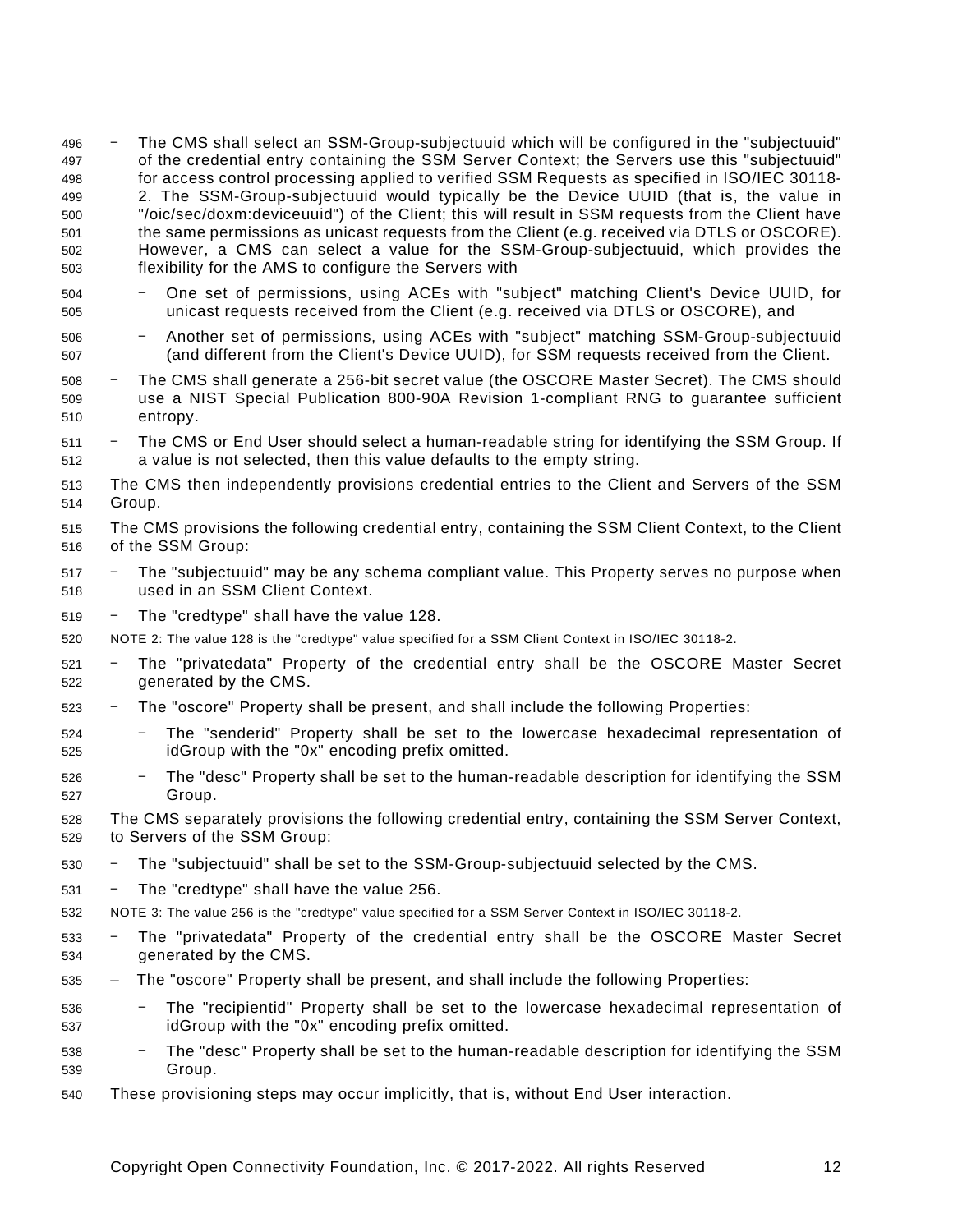# <span id="page-18-0"></span>**7 Ownership Transfer Methods**

# <span id="page-18-1"></span>**7.1 Preamble**

OTM Implementation requirements are discussed in clause 7.3.1 of ISO/IEC [30118-2.](#page-6-3)

# <span id="page-18-2"></span>**7.2 Just Works Owner Transfer Method**

- This OTM is specified in clause 7.3.4.1 of [ISO/IEC](#page-6-3) 30118-2.
- All DOTS shall implement the mandatory cipher suites and should implement the optional cipher suites for Devices specified for this OTM in clause 11.3.2.1 of ISO/IEC [30118-2.](#page-6-3)
- Security considerations for this OTM are provided in clause 7.3.4.2 of ISO/IEC [30118-2.](#page-6-3)

# <span id="page-18-3"></span>**7.3 Random PIN / Shared Credential based Owner Transfer Method**

- Details of this OTM are provided in clause 7.3.5 of ISO/IEC [30118-2.](#page-6-3) The following points are pertinent to the DOTS:
- ‒ This OTM relies on the Device generating a random number that is communicated to the DOTS over an Out of Band Communication Channel.
- The Platform hosting a DOTS which supports this OTM shall provide a user interface for manual input of the random number.
- A DOTS may support other vendor-defined Out of Band Communication Channel for receiving the random number from the Device. Security considerations regarding Out of Band Communication channel are provided in clause 7.3.5.3 of ISO/IEC [30118-2.](#page-6-3)
- ‒ A DOTS shall support receiving a ServerKeyExchange message in the DTLS handshake either with "psk\_identity\_hint" field formatted as specified in clause 7.3.5.2 of ISO/IEC [30118-2,](#page-6-3) or with "psk\_identity\_hint" field comprising only a Device UUID (to ensure backwards compatibility with Devices conforming to older releases). When the DOTS receives the ServerKeyExchange, then
- The DOTS can identify the new Device with which it is establishing the DOC by matching the "deviceuuid" part of the "psk\_identity\_hint" field with the "deviceuuid" Property of the "/oic/sec/doxm" Resource being sent in responses when the new Device is in RFOTM and when a Device Onboarding Connection is not currently established. The DOTS shall compute the PIN-authenticated pre-shared key (PPSK) using the algorithm specified in clause 7.3.5.2 of ISO/IEC [30118-2.](#page-6-3)
- Furthermore, the following requirements apply to the DTLS handshake messages for this OTM:
- 571 The DOTS shall set the "psk\_identity" field of the ClientKeyExchange message to the string "oic.sec.doxm.rdp".
- NOTE: The string "oic.sec.doxm.rdp" is the URN defined for the Random PIN-based OTM in Table 18 of [ISO/IEC](#page-6-3) 30118- [2,](#page-6-3) and is included to allow future OTMs to re-use the DTLS cipher suites without confusion about which OTM should be applied.
- All DOTS shall implement the mandatory cipher suites and should implement the optional cipher suites for Devices specified for this OTM in clause 11.3.2.2 of ISO/IEC [30118-2.](#page-6-3)
- Further security considerations for this OTM are provided in clause 7.3.5.3 of ISO/IEC [30118-2.](#page-6-3)

#### <span id="page-18-4"></span>**7.4 Manufacturer Certificate Based Owner Transfer Method**

- Details of this OTM are provided in clause 7.3.6 of ISO/IEC [30118-2.](#page-6-3) The following points are pertinent to the DOTS:
- ‒ The DOTS shall validate the certificate presented by the Device in the DTLS handshake against the Trust Anchors contained in its entries of the "/oic/sec/cred" Resource that have a "credusage" Property populated with "oic.sec.cred.mfgtrustca".
	- Copyright Open Connectivity Foundation, Inc. © 2017-2022. All rights Reserved 13